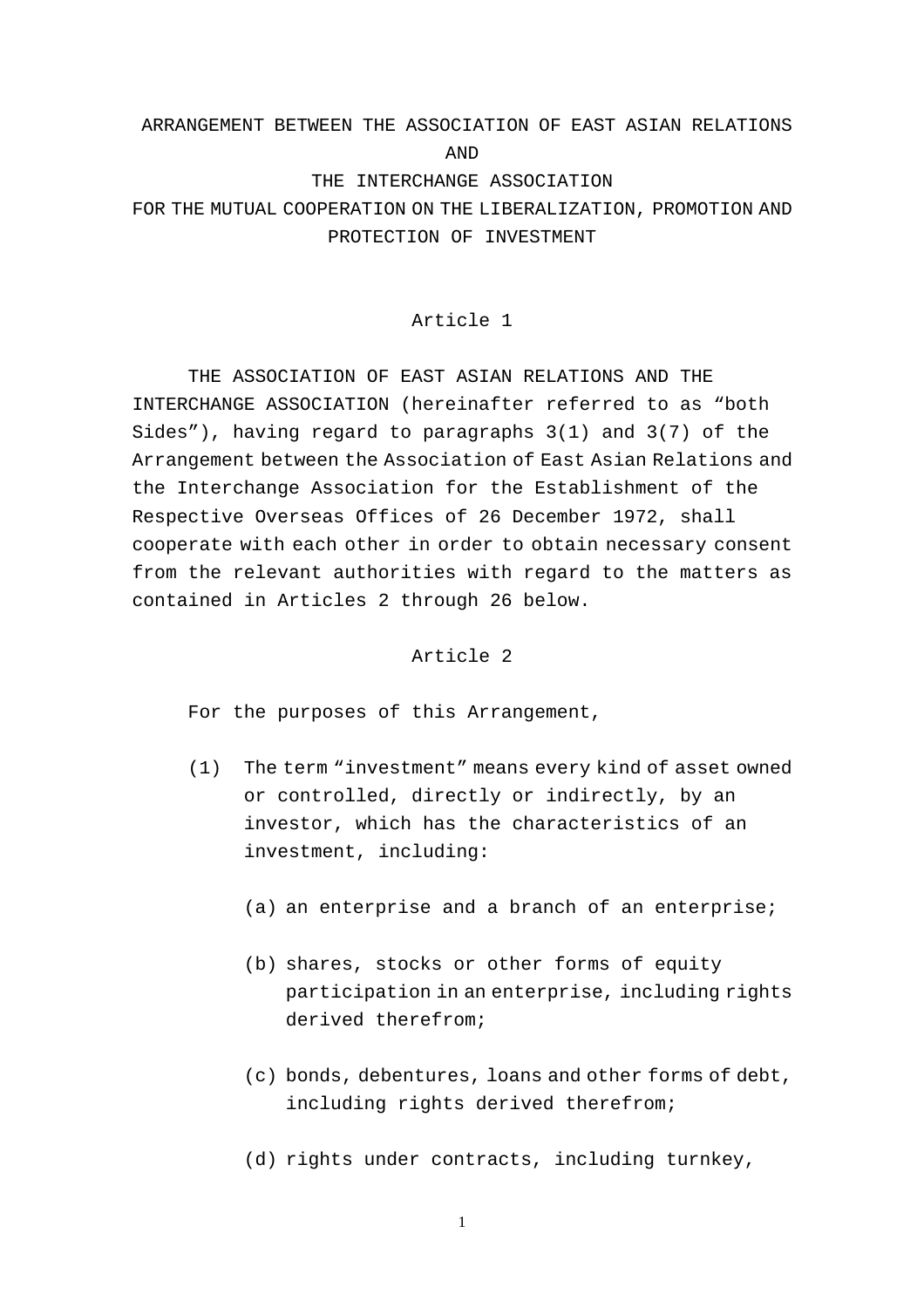construction, management, production or revenue-sharing contracts;

- (e) claims to money and to any performance under contract having a financial value;
- (f) intellectual property rights, including copyrights and related rights, patent rights and rights relating to utility models, trademarks, industrial designs, layout-designs of integrated circuits, new varieties of plants, trade names, indications of source or geographical indications and undisclosed information;
- (g) rights conferred pursuant to laws and regulations or contracts such as concessions, licenses, authorizations and permits, including those for the exploration and exploitation of natural resources; and
- (h) any other tangible and intangible, movable and immovable property, and any related property rights, such as leases, mortgages, liens and pledges.

An investment includes the amounts yielded by investments, in particular, profit, interest, capital gains, dividends, royalties and fees. A change in the form in which assets are invested does not affect their character as investments.

(2) The term "investor" means the following natural person and enterprise that seeks to make, is making, or has made investments in the Area of the other Side.

(a) With respect to the Interchange Association: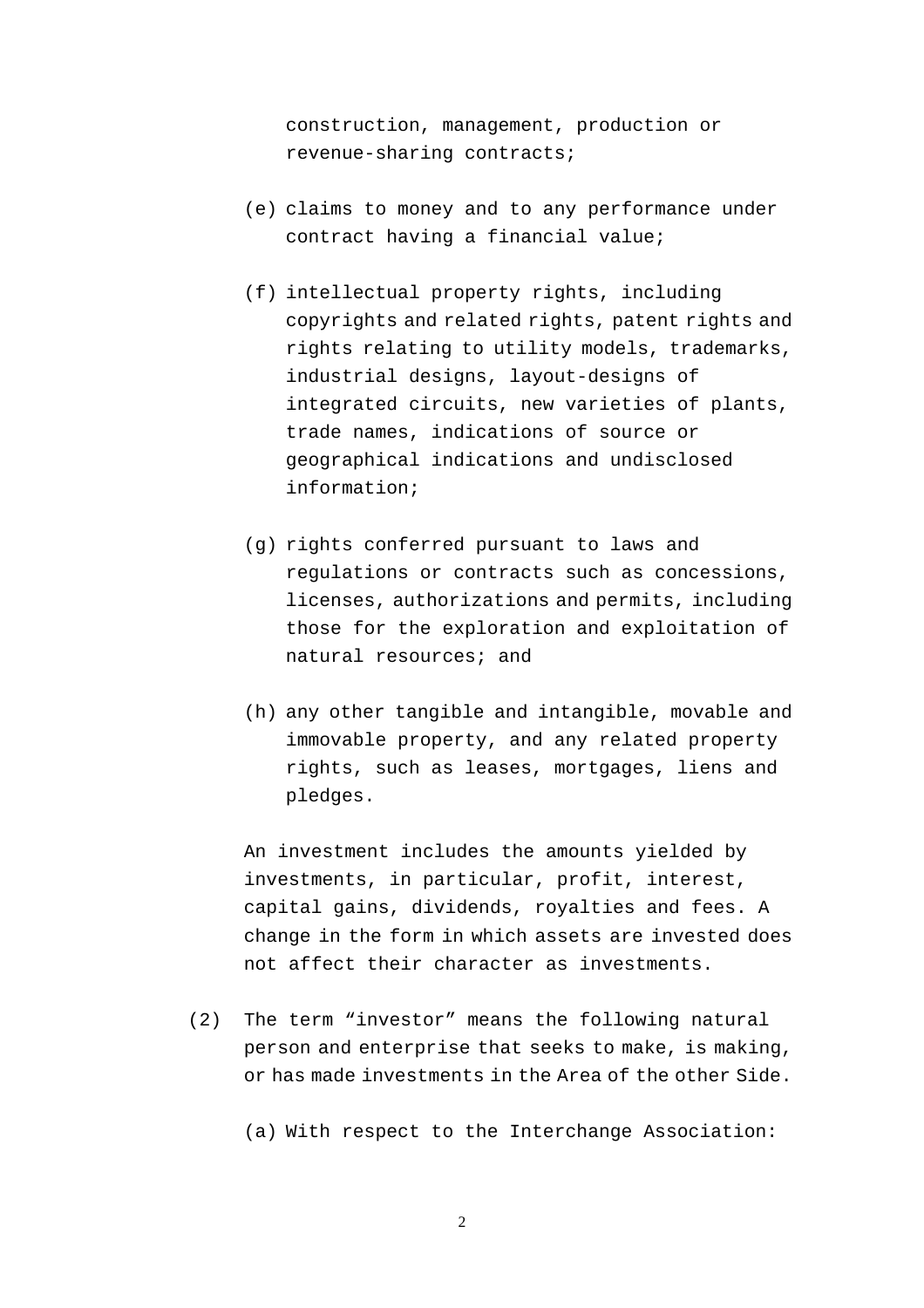- (i) a natural person having the nationality of Japan; and
- (ii) an enterprise which is a legal person or any other entity duly constituted or organized under the applicable laws and regulations in Japan, whether for profit or not, and whether private or not, including any corporation, trust, partnership, sole proprietorship, joint venture, association, organization or company.
- (b) With respect to the Association of East Asian Relations:
	- (i) a natural person having the citizenship of Taiwan; and
	- (ii) an enterprise which is a legal person or any other entity duly constituted or organized under the applicable laws and regulations in Taiwan, whether for profit or not, and whether private or not, including any corporation, trust, partnership, sole proprietorship, joint venture, association, organization or company.
- (3) The term "investment activities" means establishment, acquisition, expansion, operation, management, maintenance, use, enjoyment and sale or other disposal of investments.
- (4) The term "Area" means:
	- (a) with respect to the Interchange Association, Japan; and
	- (b) with respect to the Association of East Asian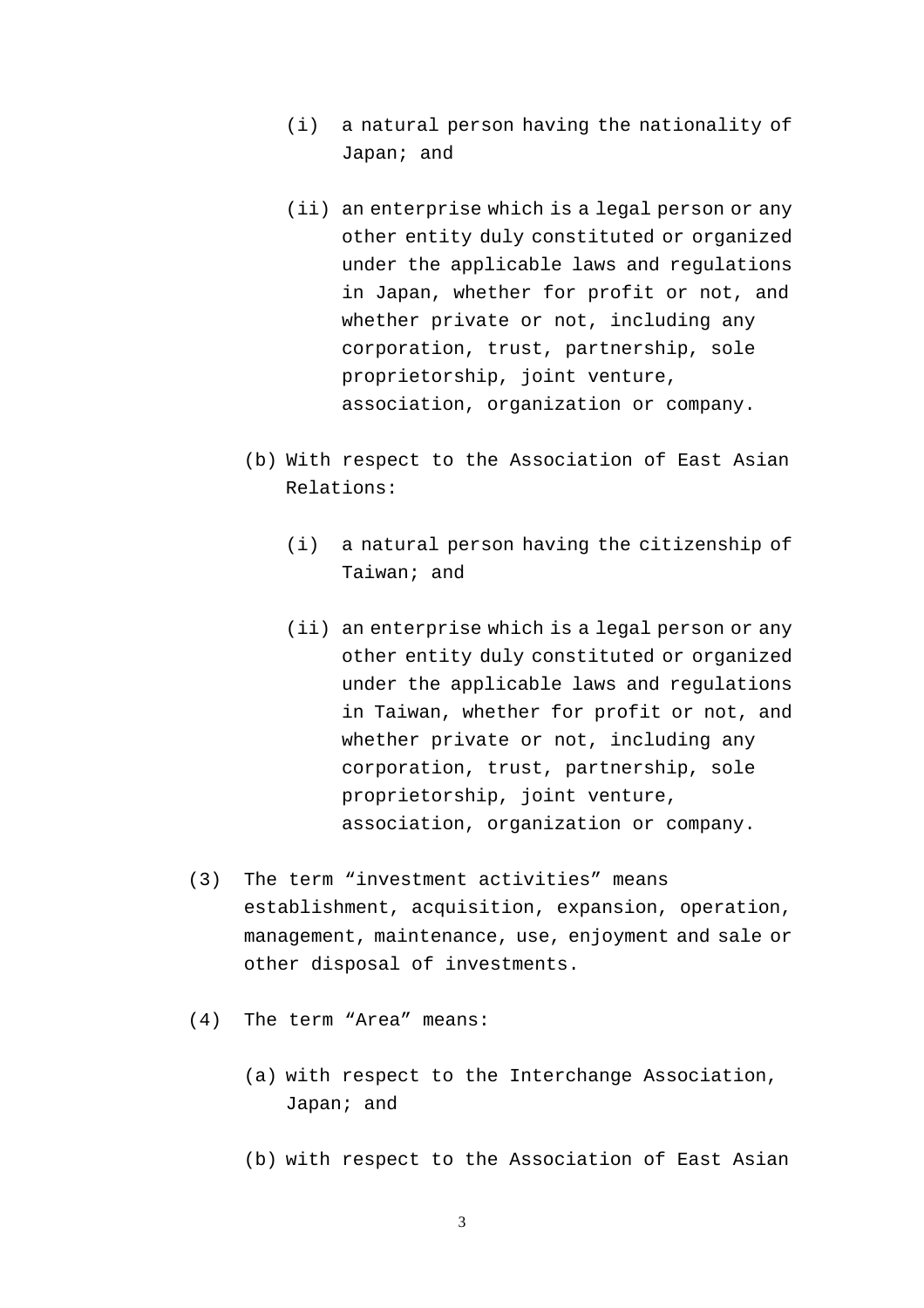Relations, Taiwan.

- (5) The term "existing" means being in effect on the date of entry into force of this Arrangement.
- (6) The term "freely usable currency" means freely usable currency as defined under the Articles of Agreement of the International Monetary Fund.
- (7) The term "the WTO Agreement" means the Marrakesh Agreement Establishing the World Trade Organization, done at Marrakesh, April 15, 1994.

#### Article 3

1.Investors of either Side and their investments shall within the Area of the other Side be accorded treatment no less favorable than the treatment accorded in like circumstances to investors of the other Side and to their investments with respect to investment activities.

2.Notwithstanding paragraph 1, it is understood that special formalities may be prescribed in connection with investment activities of investors of the other Side, provided that such special formalities do not impair the substance of the treatments which both Sides consider under this Arrangement to be accorded to such investors.

# Article 4

1. Investors of either Side and their investments shall within the Area of the other Side be accorded treatment no less favorable than the treatment accorded in like circumstances to investors of any other countries or regions and to their investments with respect to investment activities.

2. For greater certainty, the treatment referred to in paragraph 1 does not include treatment accorded to investors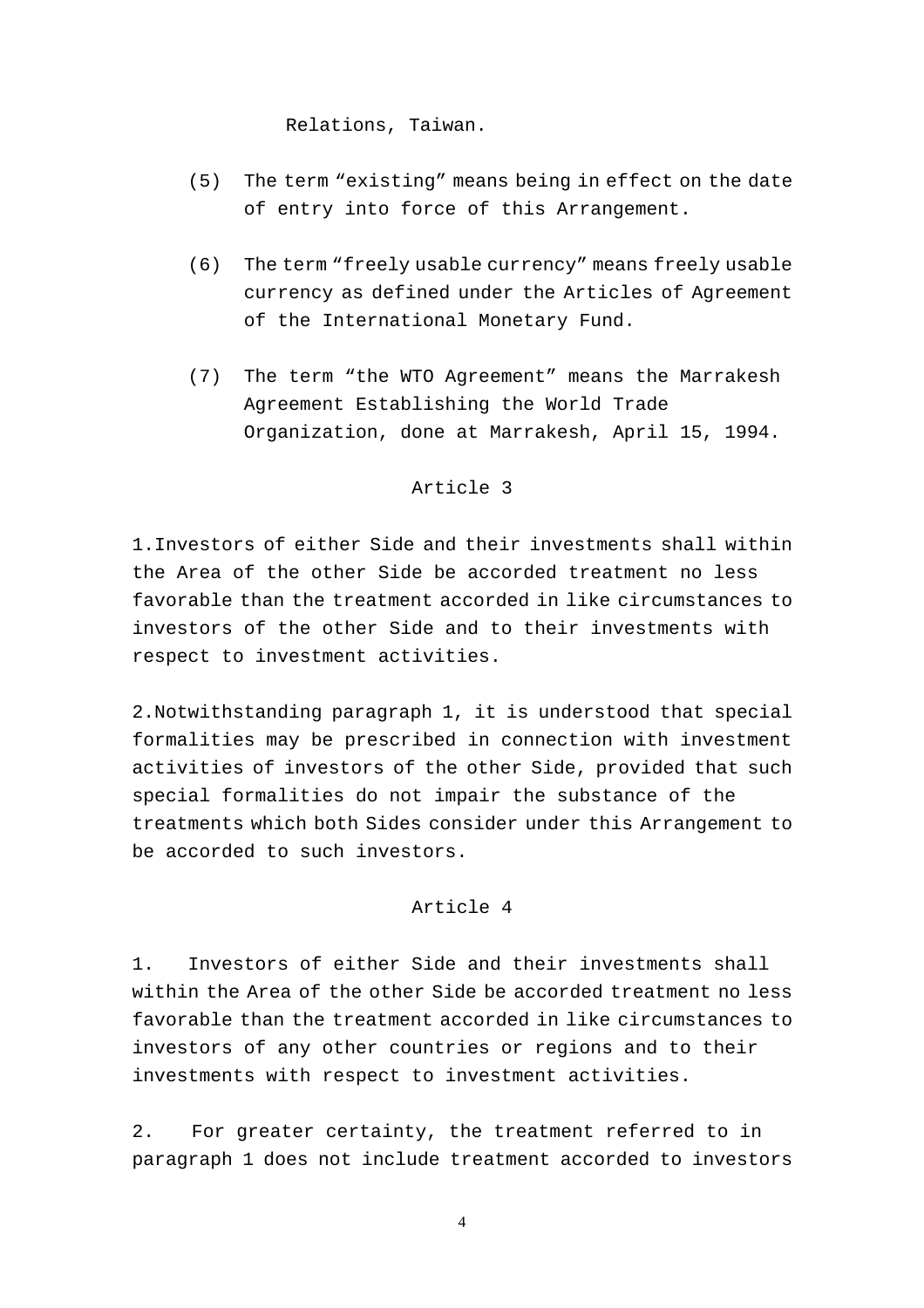of any other countries or regions and to their investments in regard to dispute settlement mechanisms that are contained in international treaties or agreements.

#### Article 5

1.Investments of investors of either Side shall within the Area of the other Side be accorded treatment in accordance with international law, including fair and equitable treatment and full protection and security.

2.The operation, management, maintenance, use, enjoyment, and sale or other disposal of investments of investors of either Side shall within the Area of the other Side not be impaired in any way by arbitrary measures.

3.Any obligation which the authorities in the Area of either Side may have entered into with regard to investments and investment activities of investors of the other Side shall be observed.

## Article 6

 Investors of either Side shall within the Area of the other Side be accorded treatment no less favorable than the treatment accorded in like circumstances to investors of the other Side or investors of any other countries or regions with respect to access to the courts of justice and administrative tribunals and agencies in all degrees of jurisdiction, both in pursuit and in defense of such investors' rights.

#### Article 7

1. Any of the following requirements shall not be imposed or enforced within the Area of either Side, as a condition for investment activities of an investor of the other Side:

(a) to export a given level or percentage of goods or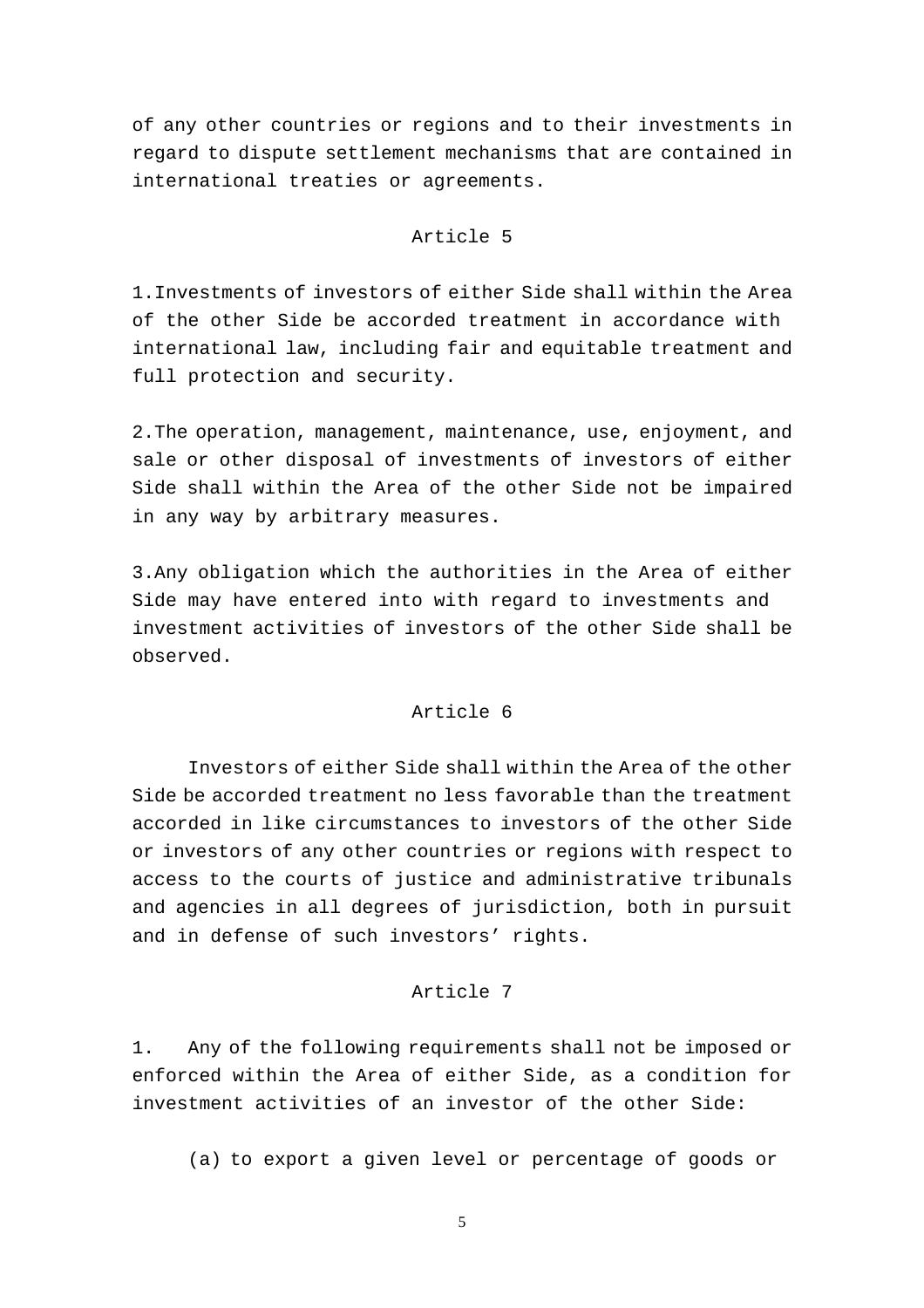services;

- (b) to achieve a given level or percentage of local content;
- (c) to purchase, use or accord a preference to goods produced or services provided in the Area of that Side, or to purchase goods or services from natural or legal persons or any other entity in the Area of that Side;
- (d) to relate in any way the volume or value of imports to the volume or value of exports or to the amount of foreign exchange inflows associated with investments of that investor;
- (e) to restrict sales of goods or services in the Area that investments of that investor produce or provide by relating such sales in any way to the volume or value of its exports or foreign exchange earnings;
- (f) to restrict the exportation or sale for export;
- (g) to appoint, as executives, managers or members of boards of directors, individuals of any particular nationality or citizenship;
- (h) to transfer technology, a production process or other proprietary knowledge to a natural or legal person or any other entity in the Area of that Side, except when the requirement:
	- (i) is imposed or enforced by a court, administrative tribunal or competition authority to remedy an alleged violation of competition laws; or
	- (ii) concerns the transfer of intellectual property rights which is undertaken in a manner not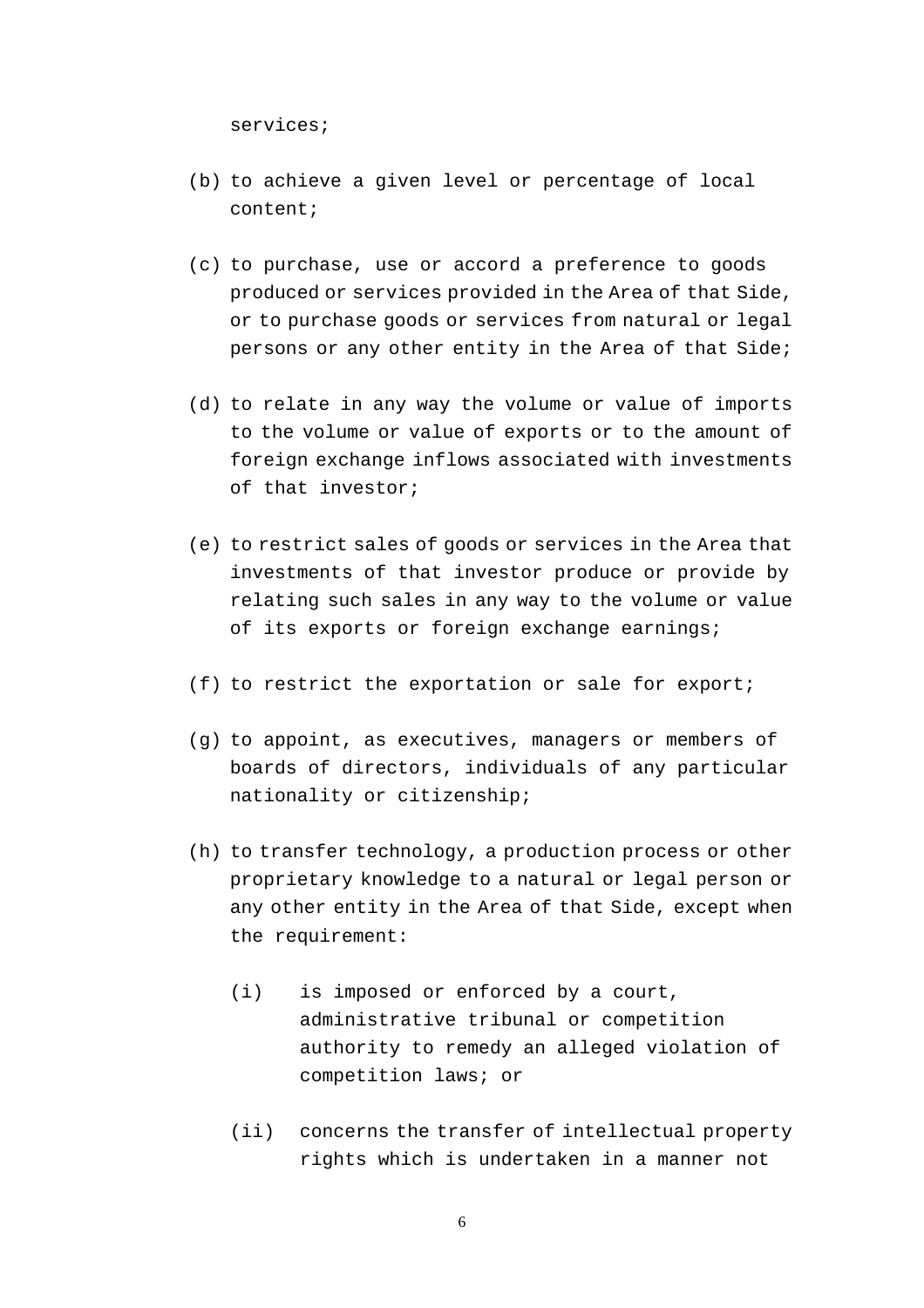inconsistent with the Agreement on Trade-Related Aspects of Intellectual Property Rights in Annex 1C to the WTO Agreement (hereinafter referred to as "the TRIPS Agreement");

- (i) to locate the headquarters of that investor for a specific region or the world market in the Area of that Side;
- (j) to hire a given number or percentage of employees with any particular nationality or citizenship;
- (k) to achieve a given level or value of research and development in the Area of that Side; or
- (l) to supply one or more of the goods that the investor produces or the services that the investor provides to a specific region or the world market, exclusively from the Area of that Side.

2. Notwithstanding Paragraph 1, it is understood that, in connection with investment activities of an investor of either Side, the receipt or continued receipt of an advantage may be conditioned on compliance with any of the requirements set forth in subparagraphs 1(g) through (l).

## Article 8

- 1. It is understood that Articles 3, 4 and 7 do not cover:
	- (a) any existing non-conforming measure that is maintained by the following, as set out in the Schedule of each Side in Annex I:
		- (i) the central authorities;
		- (ii) a prefecture of Japan; or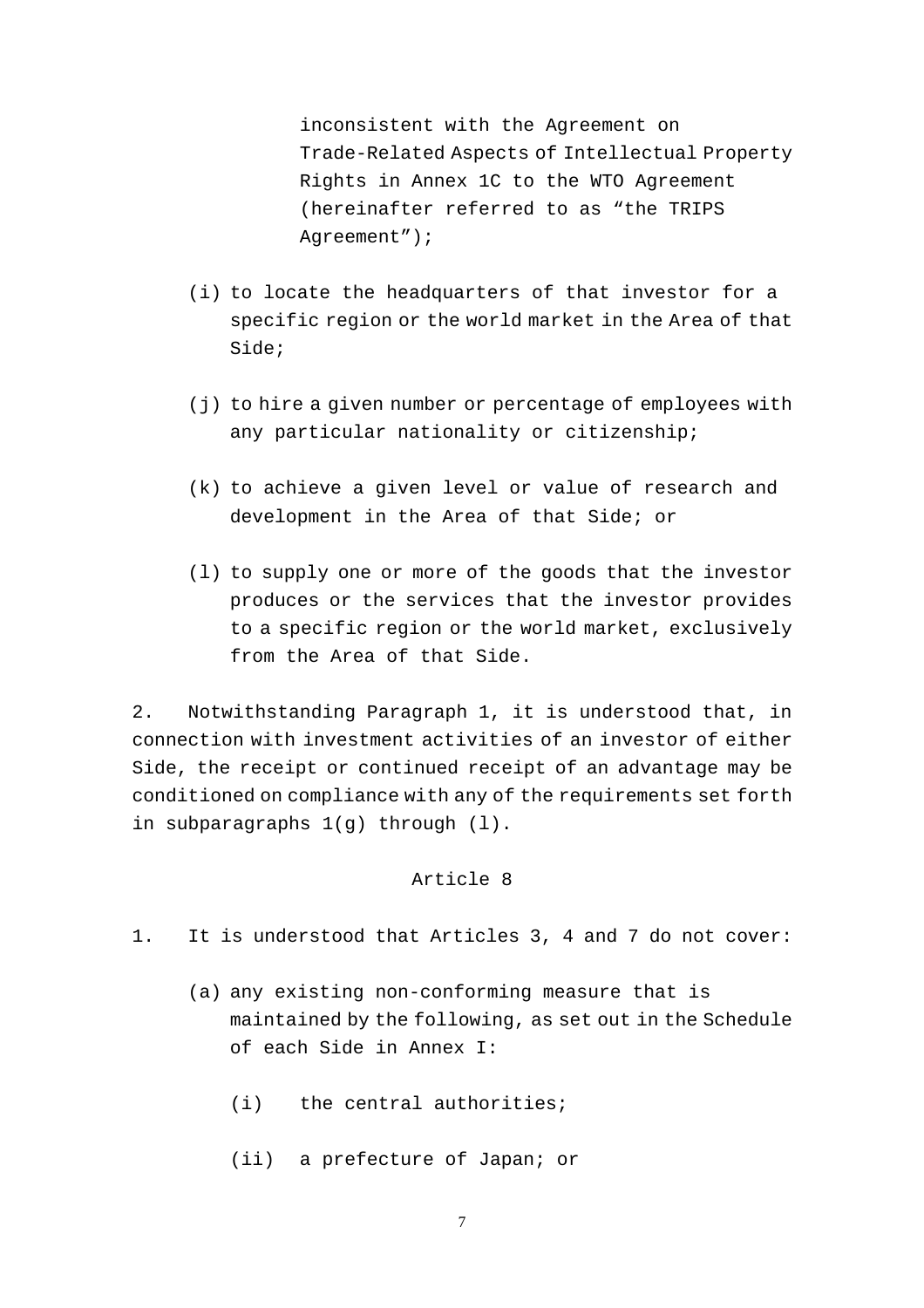(iii) a municipality, city, or county of Taiwan;

- (b) any existing non-conforming measure that is maintained by a local authority other than referred to in sub-paragraphs  $(a)(ii)$  and  $(a)(iii)$  above;
- (c) the continuation or prompt renewal of any non-conforming measure referred to in subparagraphs  $(a)$  and  $(b)$ ; or
- (d) an amendment or modification to any non-conforming measure referred to in subparagraphs (a) and (b), provided that the amendment or modification does not decrease the conformity of the measure as it existed immediately before the amendment or modification with Articles 3, 4 and 7.

2. It is understood that Articles 3, 4 and 7 do not cover any measure adopted or maintained with respect to sectors, sub-sectors or activities set out in the Schedule of each Side in Annex II.

3. In the Area of either Side, under any measure adopted after the date of entry into force of this Arrangement and covered by the relevant Schedule in Annex II, an investor of the other Side shall not be required to sell or otherwise dispose of its investments that exist in the Area of the former Side wherein the measure is adopted at the time the measure becomes effective, by reason that the investor is the investor of the other Side.

4. Either Side shall, in cases where an amendment or a modification is made to any existing non-conforming measure set out in its Schedule in Annex I or where any new or more restrictive measure is adopted with respect to sectors, sub-sectors, or activities set out in its Schedule in Annex II after the date of entry into force of this Arrangement, prior to the implementation of the amendment or modification or the new or more restrictive measure, or in exceptional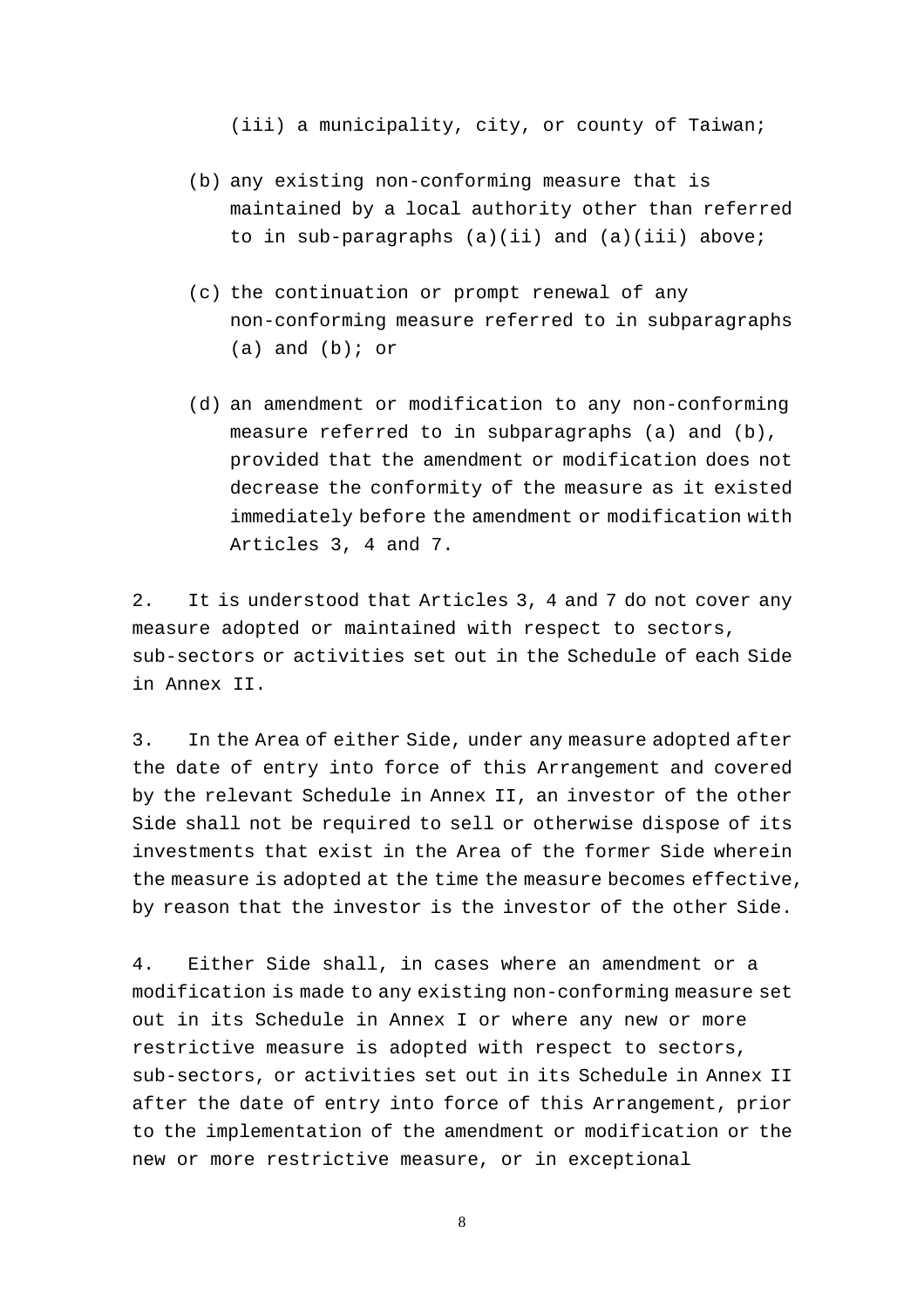circumstances, as soon as possible thereafter:

- (a) notify the other Side of detailed information on such amendment or modification, or such measure; and
- (b) hold, upon request by the other Side, consultations in good-faith with that other Side with a view to achieving mutual satisfaction.

5. Where appropriate, efforts shall be taken in the Area of either Side to reduce or eliminate the reservations specified in the relevant Schedules in Annexes I and II respectively.

6. It is understood that Articles 3, 4 and 7 do not cover any measure covered by the exceptions to, or derogations from, obligations under Articles 3 and 4 of the TRIPS Agreement, as specifically provided in Articles 3 through 5 of the TRIPS Agreement.

7. It is understood that Articles 3, 4 and 7 do not cover any measure adopted or maintained in the Area of either Side with respect to:

- (a) government procurement;
- (b) subsidies or grants provided by the authorities or an enterprise owned or controlled by the authorities in the Area of either Side, including loans, guarantees and insurance supported by the authorities.

# Article 9

1. The laws, regulations, administrative procedures and administrative rulings and judicial decisions of general application in the Area of either Side shall be promptly published, or otherwise made publicly available.

2. Either Side shall, upon request by the other Side, promptly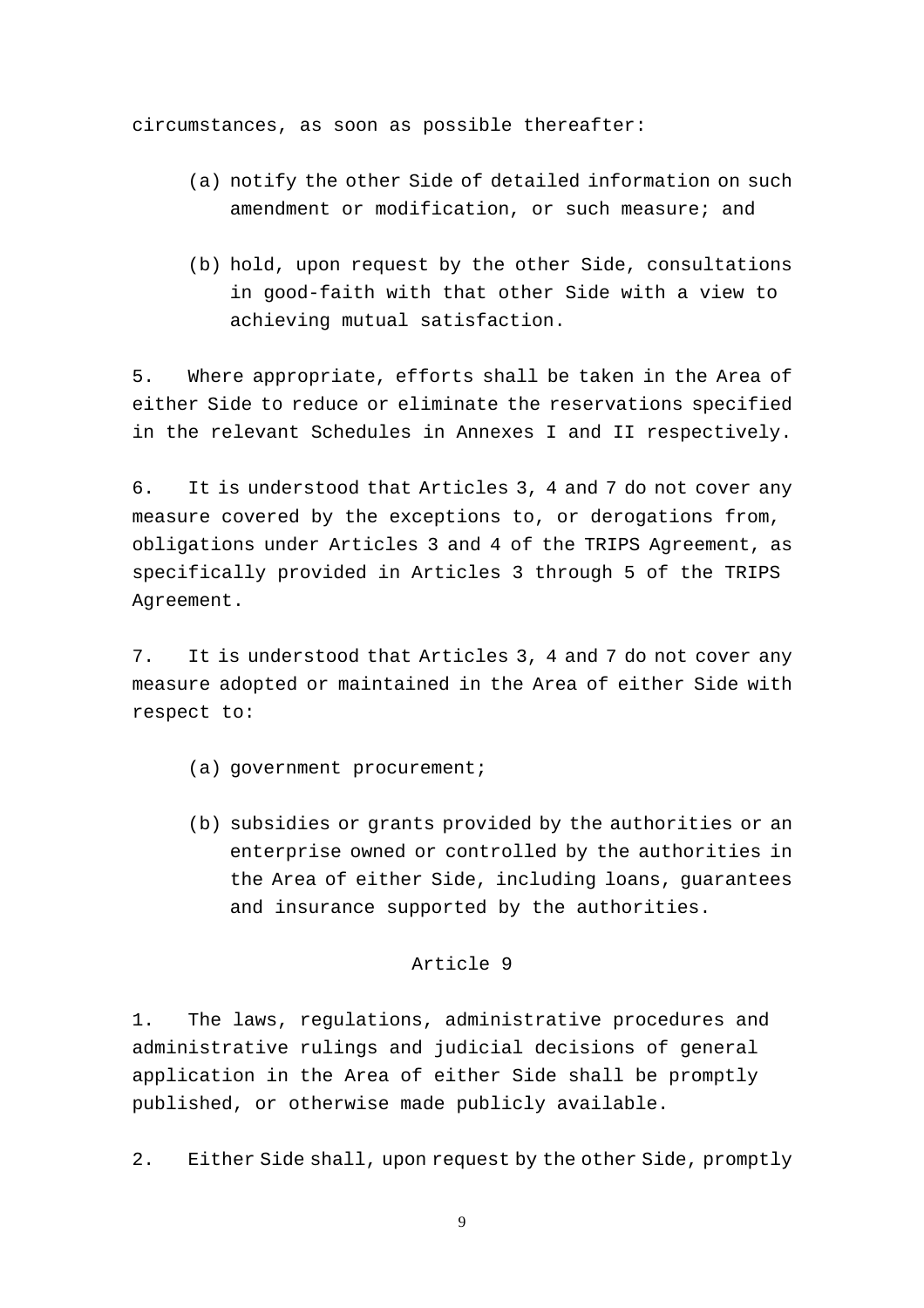respond to specific questions and provide information on matters set out in paragraph 1, including that relating to contract which the authorities in the Area of that Side enter into with regard to investment.

3. Paragraphs 1 and 2 shall not be construed so as to oblige either Side to disclose confidential information, the disclosure of which would impede law enforcement of the authorities in the Area of either Side or otherwise be contrary to the public interest, or which would prejudice privacy or legitimate commercial interests.

## Article 10

Except in cases of emergency or of purely minor nature, a reasonable opportunity shall be provided for comments by the public in accordance with the laws and regulations in the Area of either Side before the adoption, amendment or repeal of regulations of general application that affect any matter covered by this Arrangement.

## Article 11

 Where a natural person of either Side applies for the entry, sojourn and residence in the Area of the other Side for the purpose of investment activities therein, a sympathetic consideration shall be given to the application of such natural person, in accordance with the applicable laws and regulations in the Area of the other Side.

## Article 12

1. Expropriation or any measure equivalent to expropriation (hereinafter referred to as "indirect expropriation") shall not be taken with respect to investments of investors of either Side, except:

(a) for a public purpose;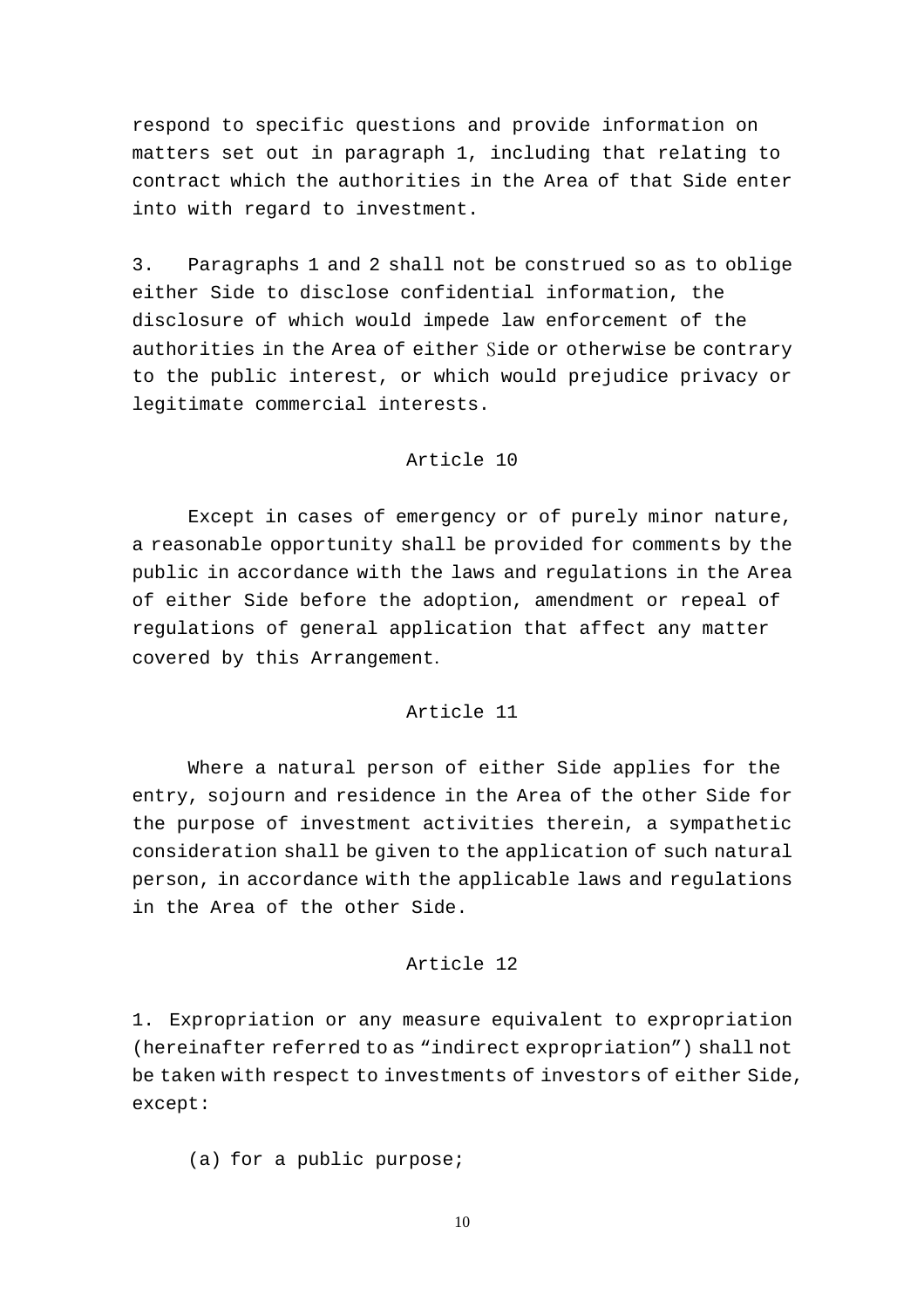- (b) in a non-discriminatory manner;
- (c) upon payment of prompt, adequate and effective compensation pursuant to paragraphs 4 through 6; and
- (d) in accordance with due process of law and Article 5.

2. Indirect expropriation referred to in paragraph 1 refers to an action or a series of actions by the authorities, which has an effect equivalent to expropriation without formal transfer of title or outright seizure.

3. The determination of whether an action or a series of actions by the authorities of either Side, in a specific fact situation, constitutes an indirect expropriation requires a case-by-case, fact-based inquiry that considers, among other factors:

- (a) the economic impact of the action, although the fact that such action by the authorities has an adverse effect on the economic value of an investment, standing alone, does not establish that an indirect expropriation has occurred;
- (b) the extent to which the action interferes with distinct, reasonable expectations arising out of investment;
- (c) the character of the action; and
- (d) the objectives of the action, including whether such action is taken for legitimate public objectives, such as protecting the public welfare, safety and health, and protecting and preserving the environment.

4. The compensation shall be equivalent to the fair market value of the expropriated investments at the time when the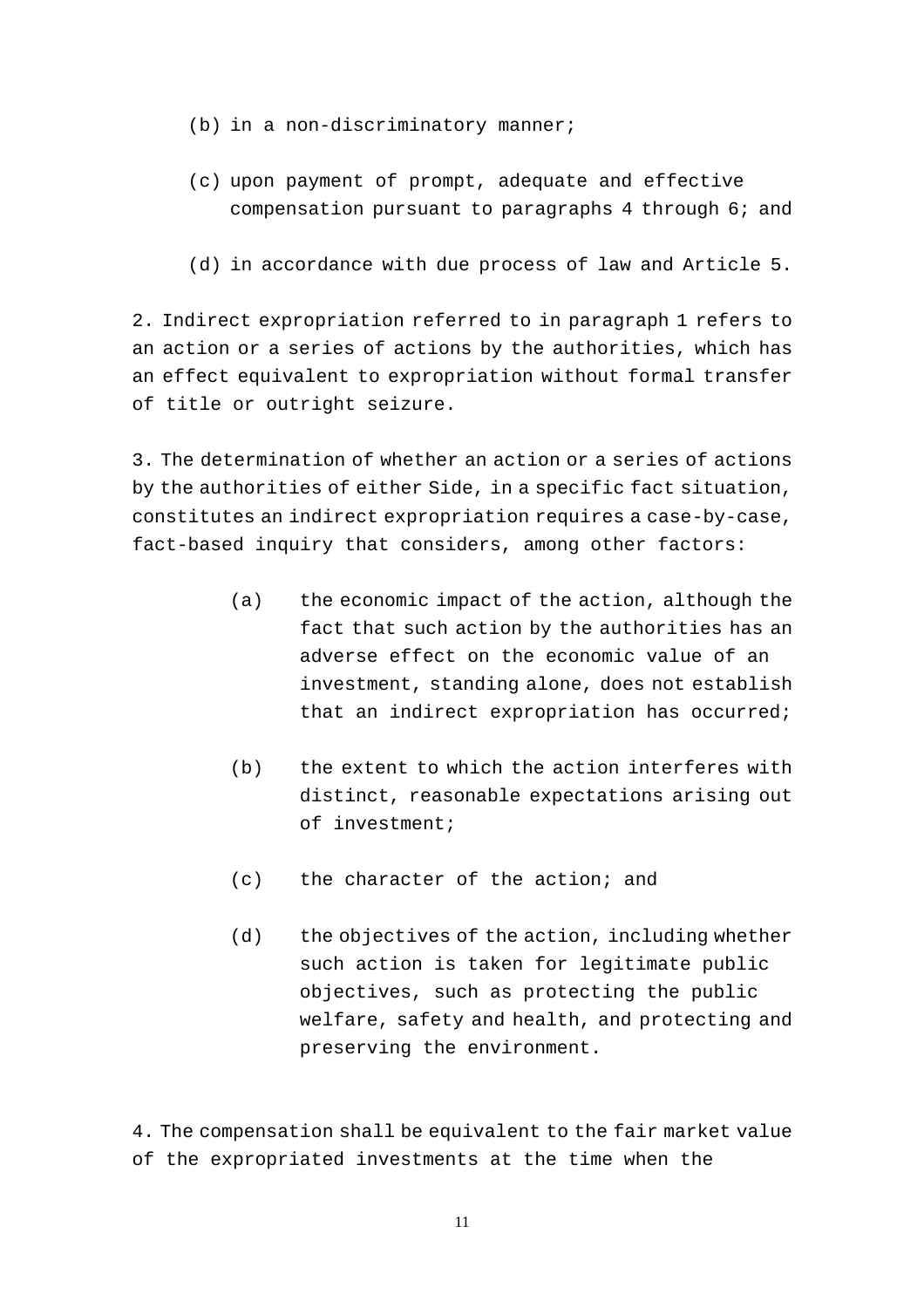expropriation was publicly announced or when the expropriation occurred, whichever is the earlier. The fair market value shall not reflect any change in value occurring because the expropriation had become publicly known earlier.

5. The compensation shall be paid without delay and shall include interest at a commercially reasonable rate, taking into account the length of time until the time of payment. It shall be effectively realizable, freely transferable and shall be freely convertible into freely usable currencies, at the market exchange rate prevailing on the date of expropriation.

6. Without prejudice to the provisions of Article 17, the investor affected by expropriation shall have a right of access to the courts of justice or administrative tribunals or agencies in the Area where the expropriation has taken place to seek a prompt review of the investor's case and the amount of compensation in accordance with the principles set out in this Article.

#### Article 13

1. Investors of either Side that have suffered within the Area of the other Side loss or damage relating to their investments due to armed conflict or a state of emergency such as revolution, insurrection, disturbance or any other similar event, shall be accorded treatment, as regards restitution, indemnification, compensation or any other settlement, that is no less favorable than that accorded to the investors of the other Side or to investors of any other countries or regions, whichever is more favorable to those investors suffered.

2. Any payment as a means of settlement referred to in paragraph 1 shall be effectively realizable, freely transferable, and freely convertible at the market exchange rate prevailing at the time of payment into freely usable currencies.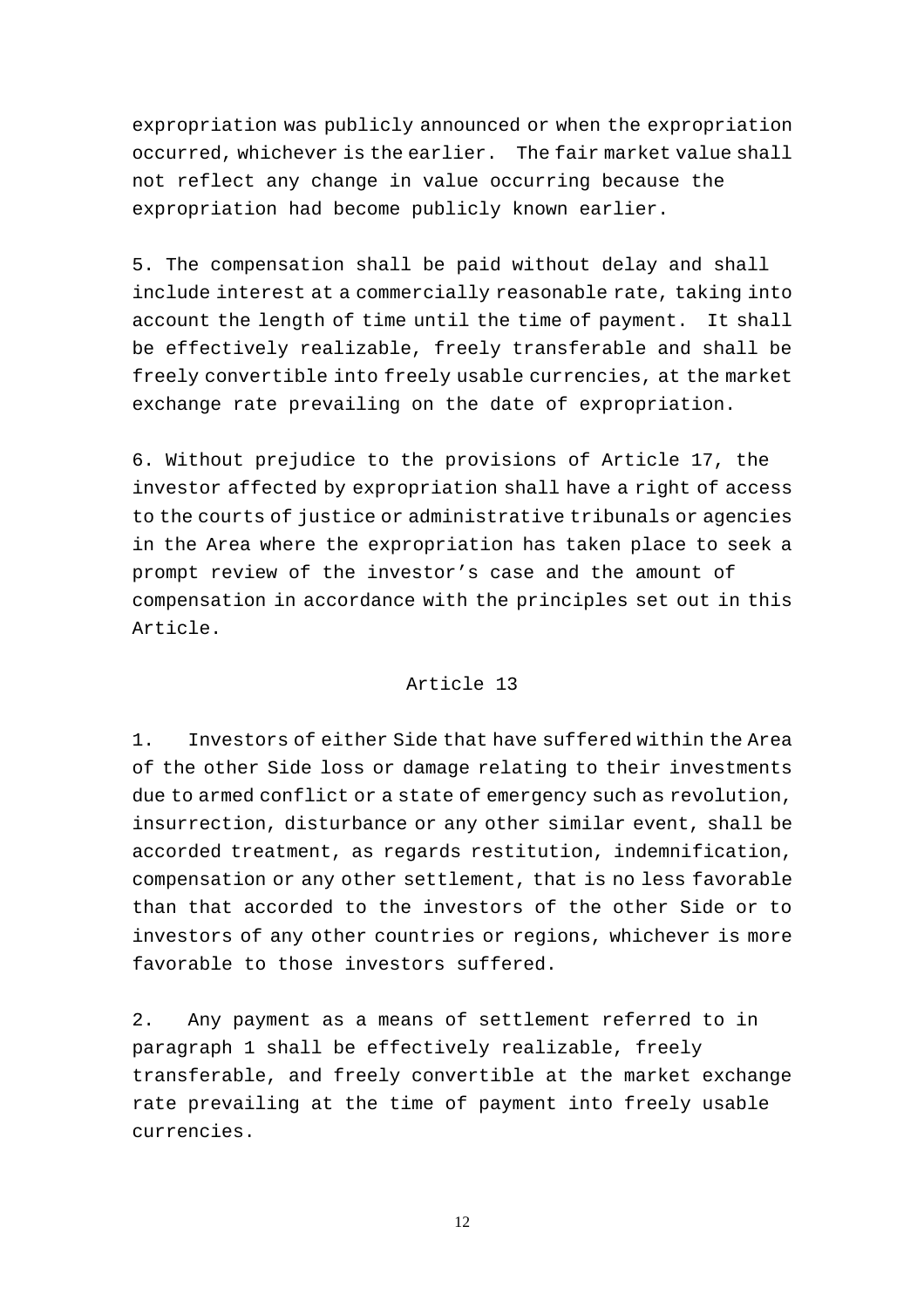#### Article 14

1. If any authority or its designated entity in the Area of either Side makes a payment to any investor of that Side under an indemnity, guarantee, or insurance contract, pertaining to investments of such investor in the Area of the other Side, the following shall be recognized:

- (a) the assignment to such authority or entity of any right or claim of the investor on account of which such payment is made; and
- (b) the right of such authority or entity to exercise by virtue of subrogation any such right or claim to the same extent as the original right or claim of the investor.

2. Payment to be made to any authority or entity in the Area of either Side, by virtue of the assignment of a right or claim and the assignment of a payment as provided for in paragraph 1, shall be made in accordance with the principles as set out in the relevant provisions in Articles 12, 13 and 15.

#### Article 15

1. All transfers relating to investments in the Area of either Side of an investor of the other Side shall be allowed to be freely made into and out of the Area of that Side without delay. Such transfers shall include, in particular, though not exclusively:

- (a) the initial capital and additional amounts to maintain or increase investments;
- (b) profits, interest, capital gains, dividends, royalties, fees and other current incomes accruing from investments;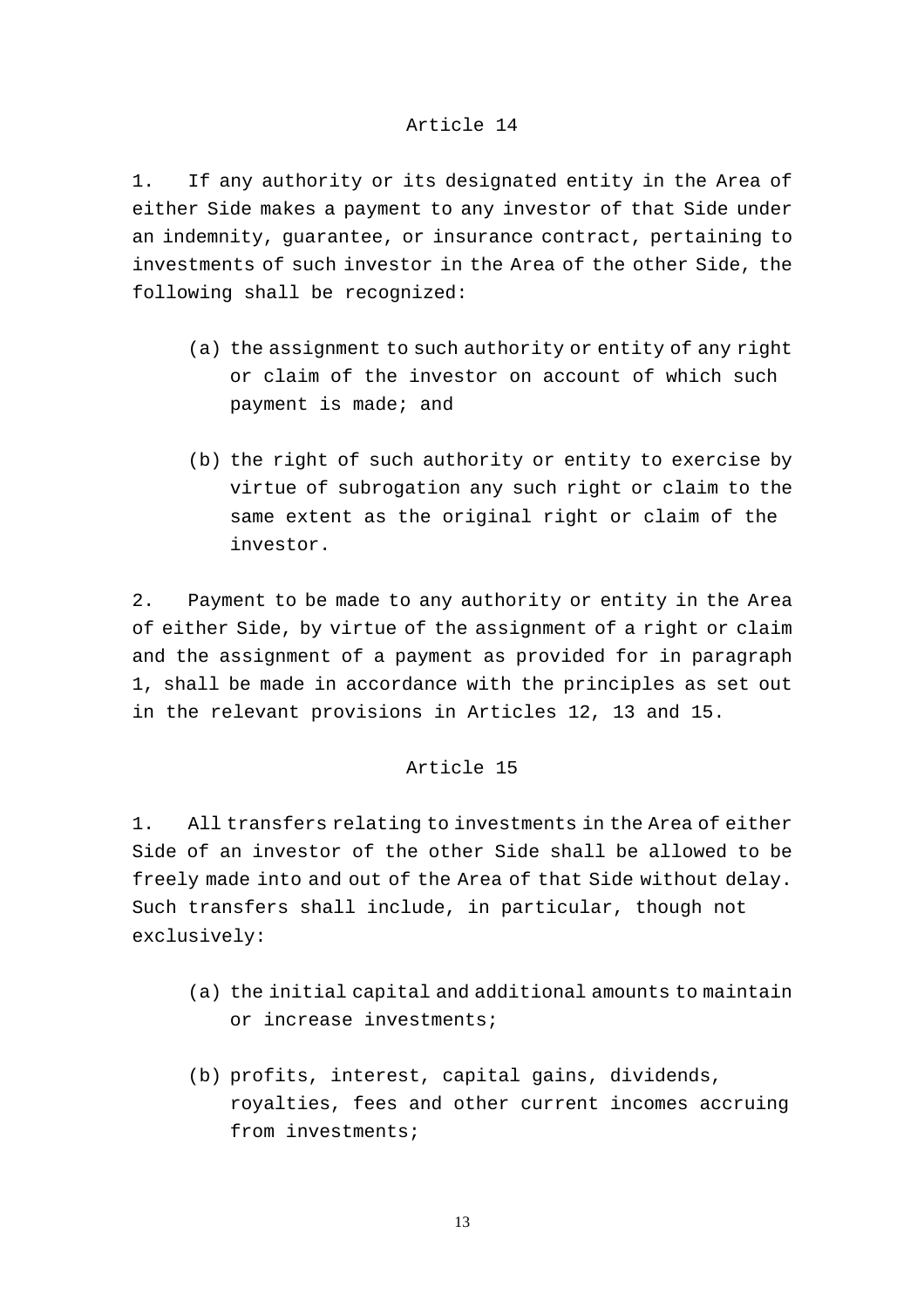- (c) payments made under a contract including loan payments in connection with investments;
- (d) proceeds of the total or partial sale or liquidation of investments;
- (e) earnings and remuneration of personnel engaged from the Area of the other Side who works in connection with investments in the Area of the former Side;
- (f) payments made in accordance with Articles 12 and 13; and
- (g) payments arising out of the settlement of a dispute under Article 17.

2. Transfers shall be made without delay in freely usable currencies at the market exchange rate prevailing on the date of each transfer.

3. Notwithstanding paragraphs 1 and 2, it is understood that a transfer may be delayed or prevented through equitable, non-discriminatory and good-faith application of the laws and regulations relating to:

- (a) bankruptcy, insolvency or the protection of the rights of creditors;
- (b) issuing, trading or dealing in securities, futures, options or derivatives;
- (c) criminal or penal offences;
- (d) reports or record keeping of transfers of currency or other monetary instruments; or
- (e) ensuring compliance with orders or judgments in adjudicatory proceedings.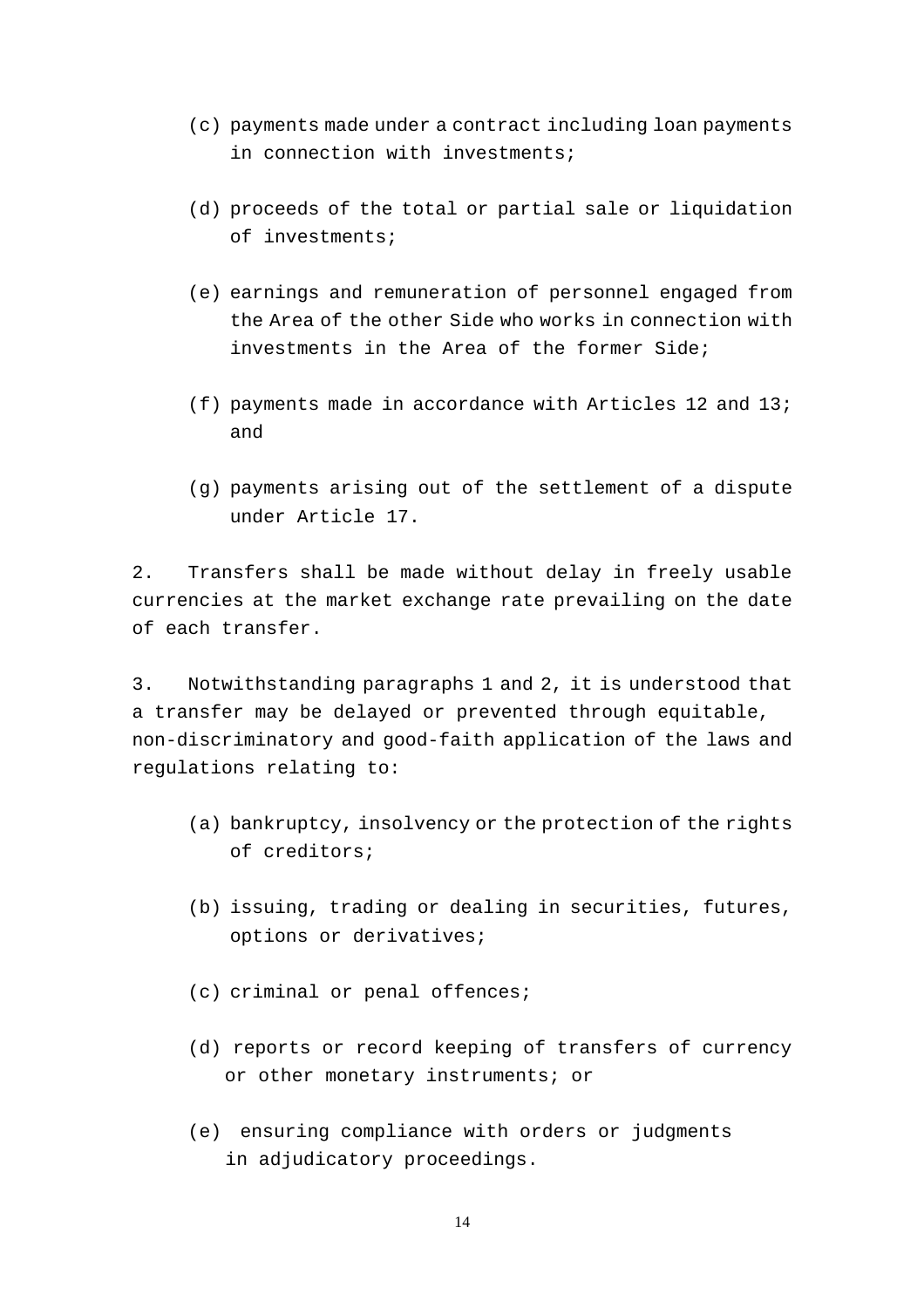#### Article 16

Referring to Article 1, either Side shall accord sympathetic consideration to, and shall afford adequate opportunity for consultations regarding, such representations as the other Side may make with respect to any matter affecting the interpretation, application or implementation of this Arrangement.

#### Article 17

1. For the purposes of this Article, an investment dispute is a dispute between the authorities in the Area of either Side and an investor of the other Side that has incurred loss or damage with respect to investments and investment activities of the investor in the Area of the former Side.

2. An investment dispute shall, as far as possible, be settled amicably through consultations or negotiations between the investor who is a party to an investment dispute (hereinafter referred to in this Article as "disputing investor") and the authorities concerned in the Area of the other Side that is a party to the investment dispute (hereinafter collectively referred to in this Article as "the disputing parties").

3. It is confirmed that nothing in this Article prevent a disputing investor from seeking administrative or judicial settlement within the Area of the other Side.

4. If an investment dispute cannot be settled through such consultations or negotiations within three months from the date on which the disputing investor requested in writing the authorities concerned for consultations or negotiations, the investment dispute, subject to the mutual consent between the disputing parties, may be submitted to an international conciliation or arbitration, including arbitration under the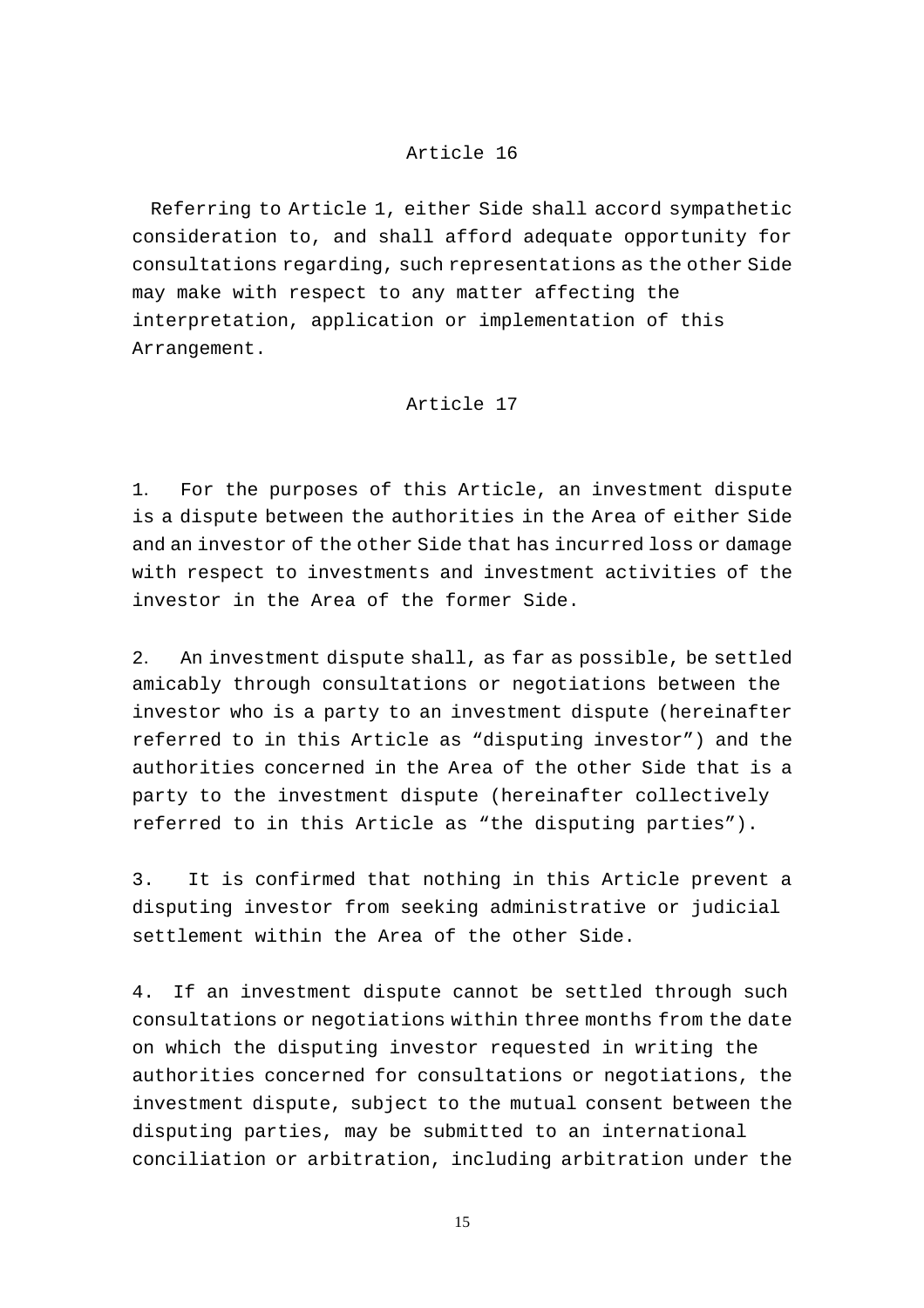Arbitration Rules of the United Nations Commission on International Trade Law, arbitration under Rules of Arbitration of the International Chamber of Commerce and any arbitration in accordance with other arbitration rules agreed upon by the disputing parties .

5. Either Side shall facilitate that the authorities concerned in the Area of that Side consents to the submission of an investment dispute by a disputing investor to a conciliation or arbitration set forth in paragraph 4 chosen by the disputing investor.

6. No investment disputes may be submitted to a conciliation or arbitration set forth in paragraph 4, if more than three (3) years have elapsed since the date on which the disputing investor acquired or should have first acquired, whichever is the earlier, the knowledge that the disputing investor had incurred loss or damage with respect to its investments and investment activities in the Area of the other Side.

- 7. (a) In the event that an investment dispute has been submitted to courts of justice or administrative tribunals or agencies or any other binding dispute settlement mechanism in the Area of the other Side, any conciliation or arbitration set forth in paragraph 4 can be sought only if the disputing investor withdraws, in accordance with the laws and regulations in the Area of the other Side, its claim from such domestic remedies before the final decision is made therein.
	- (b) In the event that an investment dispute has been submitted to a conciliation or arbitration as set forth in paragraph 4, the same investment dispute shall not be brought to the courts of justice, administrative tribunals or agencies, or any other binding dispute settlement mechanism in the Area of the other Side.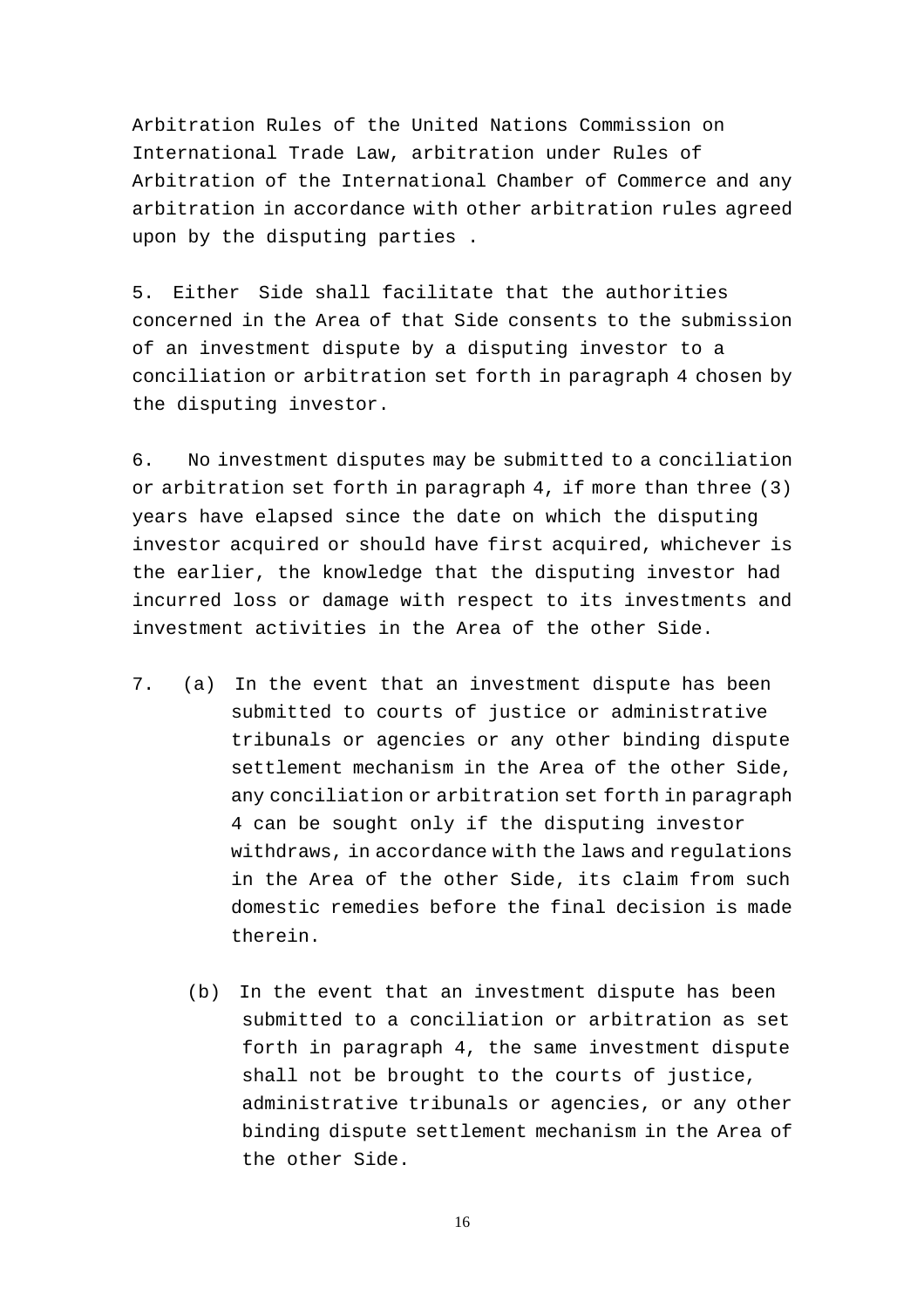8. In the event that, pursuant to paragraph 4, an investment dispute has been submitted to an arbitration and that an arbitral tribunal has been established:

- (a) the arbitral tribunal shall decide the issues in dispute in accordance with this Arrangement;
- (b) unless the disputing parties agree otherwise, the arbitration shall be held in the Area of either Side or a country that is a party to the United Nations Convention on the Recognition and Enforcement of Foreign Arbitral Awards, done at New York, June 10, 1958 (hereinafter referred to in this Article as "the New York Convention");
- (c) the decision or the award rendered by the arbitral tribunal shall be binding upon the disputing parties, and the decision or the award will be executed in accordance with the applicable laws and regulations as well as relevant international law concerning the execution which is in force in the place where such execution is sought; and
- (d) the remedy under the decision or the award rendered by the arbitral tribunal shall be limited to monetary damages or restitution of property.

9. The claim that is submitted to an arbitration pursuant to paragraph 4 shall be considered to arise out of a commercial relationship or transaction for purpose of Article 1 of New York Convention with respect to recognition and enforcement within the Area of either Side.

10. Where an investment dispute has been submitted to an international conciliation or arbitration, both Sides shall, to the extent possible, be informed of any relevant information including the issues in the dispute, state of play of the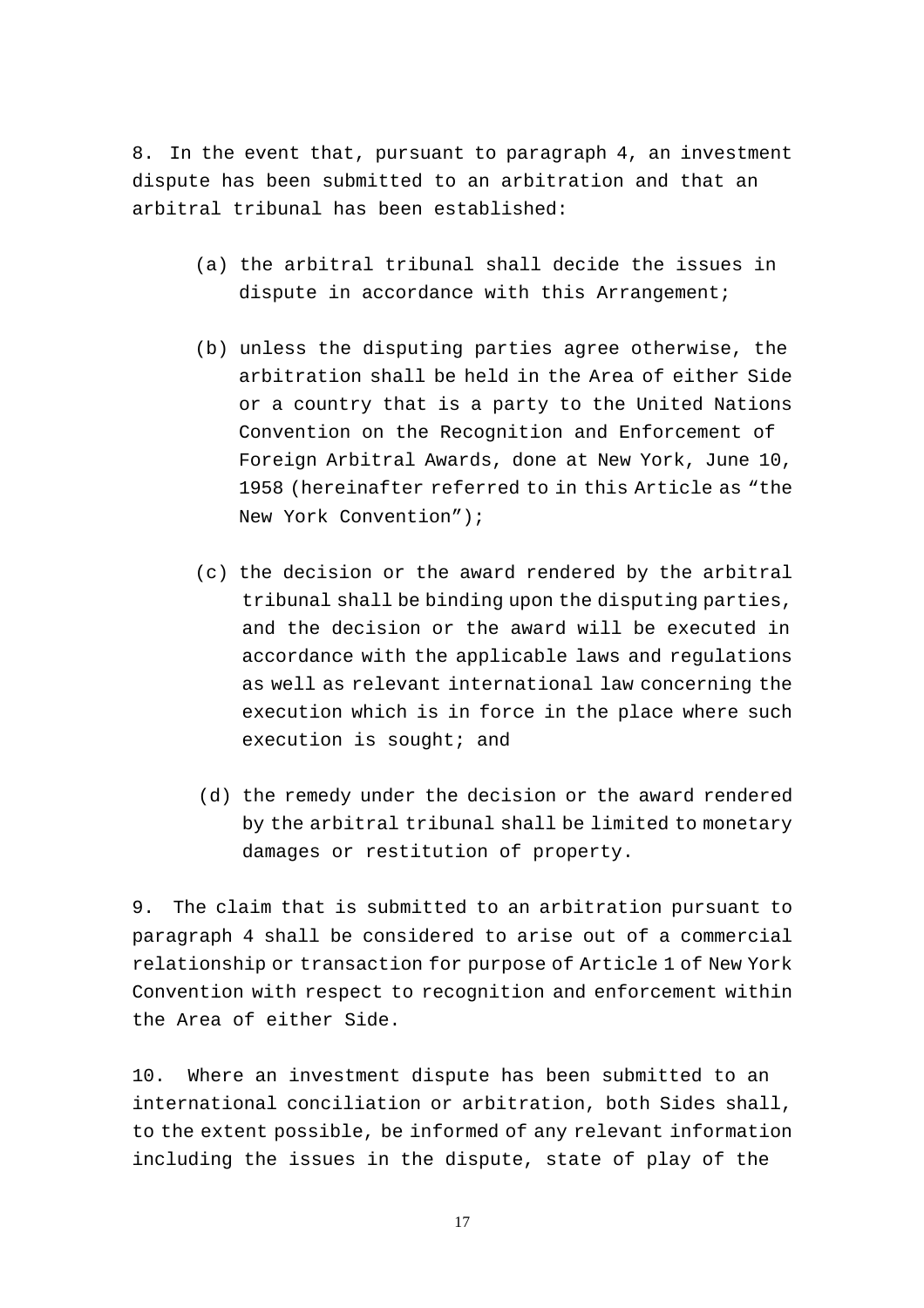proceedings and other substantive and procedural matters.

11. Either Side may, upon written notice to the disputing parties, provide any relevant information or make submissions on a question of interpretation of this Arrangement, to the conciliation body or arbitral tribunal.

#### Article 18

1. It is understood that the following measures may be adopted or enforced in the Area of either Side, to the extent that such measures are not applied in a manner which would constitute a means of arbitrary or unjustifiable discrimination against the investor of the other Side, or a disguised restriction on investments of the investor of the other Side;

- (a) measures necessary to protect human, animal or plant life or health;
- (b) measures necessary to protect public morals or to maintain public order;
	- Note: The public order exception may be invoked only where a genuine and sufficiently serious threat is posed to one of the fundamental interests of society.
- (c) measures necessary to secure compliance with the laws or regulations which are not inconsistent with the provisions of this Arrangement including those relating to:
	- (i) the prevention of deceptive and fraudulent practices or to deal with the effects of a default on contract;
	- (ii) the protection of the privacy of the individual in relation to the processing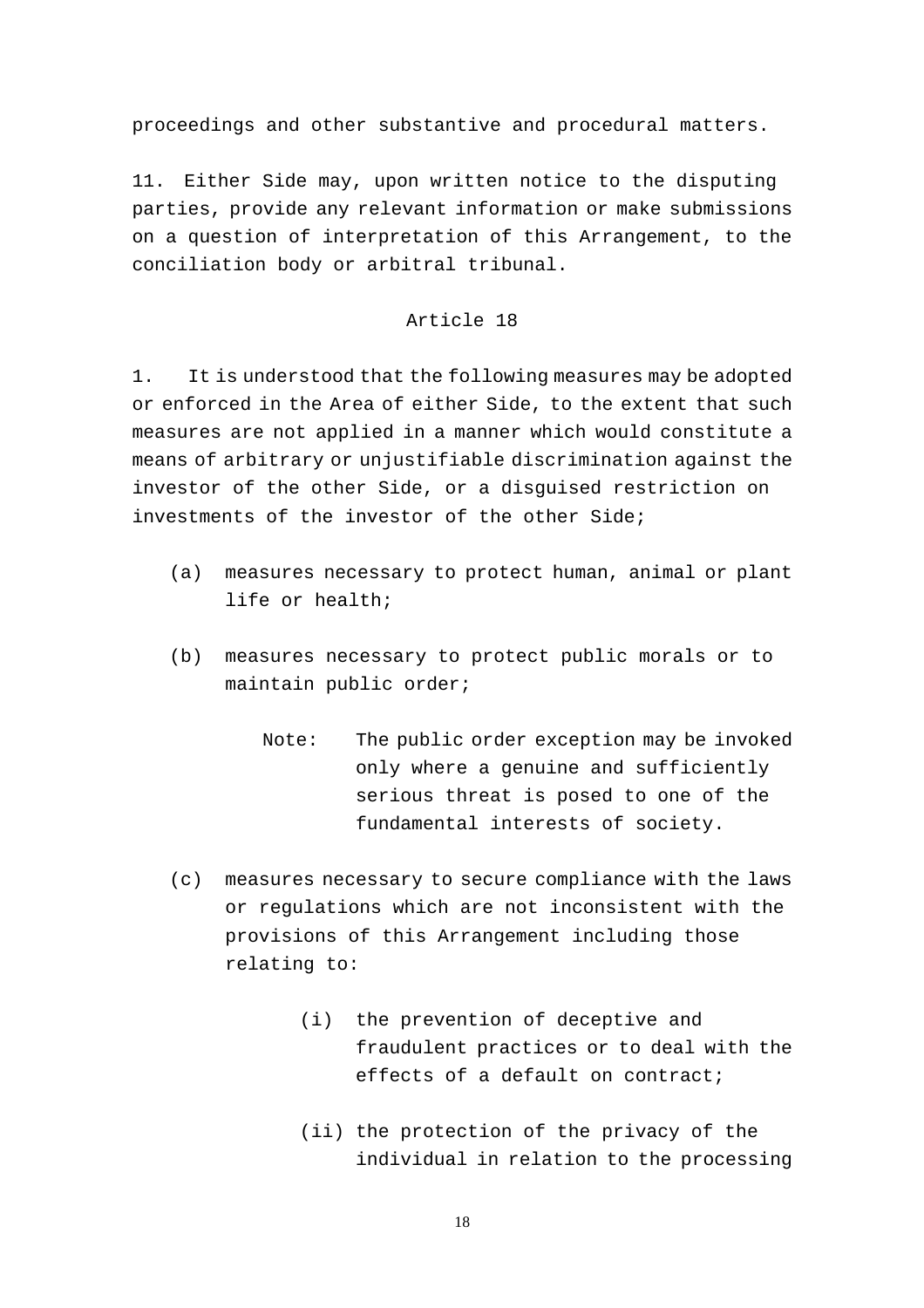and dissemination of personal data and the protection of confidentiality of personal records and accounts; or

(iii) safety;

- (d) measures considered to be necessary for the protection of the essential security interests:
	- (i) taken in time of war, or armed conflict, or other emergency; or
	- (ii) relating to the implementation of policies or international agreements respecting the non-proliferation of weapons; or
- (e) measures taken with the aim of contributing to the efforts under the United Nations Charter for the maintenance of international peace and security.

2. In cases where any measure as referred to in paragraph 1 is taken in the Area of either Side, that Side shall, prior to the entry into force of the measure or as soon thereafter as possible, provide the other Side with information regarding the following elements of the measure:

- (a) sector and sub-sector or matter;
- (b) any provisions of this Arrangement affected by the measure;
- (c) legal source of the measure;
- (d) succinct description of the measure; and
- (e) purpose of the measure.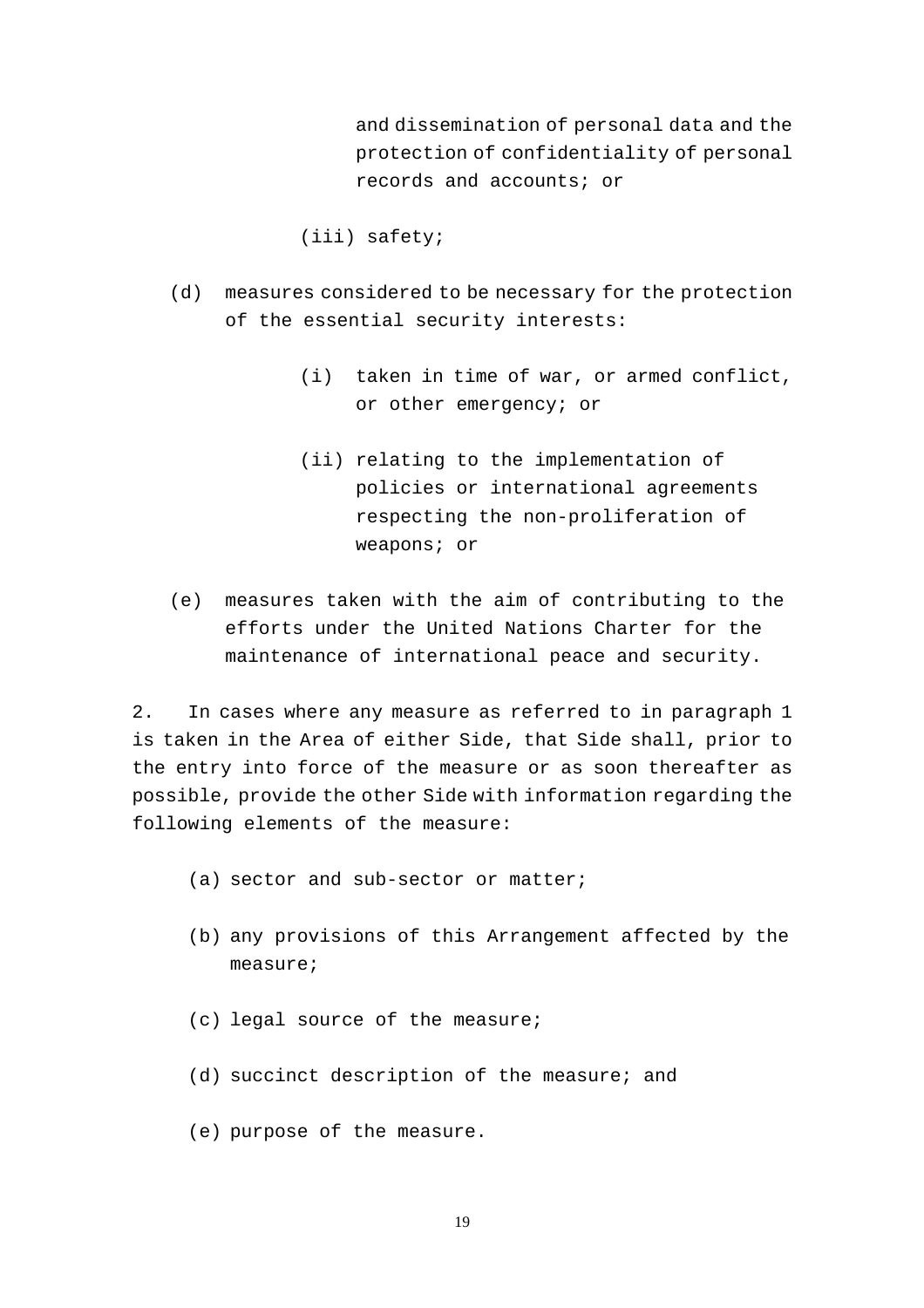#### Article 19

1. It is understood that, in either Side, measures not conforming with Article 3 relating to cross-border capital transactions and Article 15 may be adopted or maintained:

- (a) in the event of serious balance-of-payments and external financial difficulties or threat thereof within the Area of that Side; or
- (b) in cases where, in exceptional circumstances, movements of capital cause or threaten to cause serious difficulties for macroeconomic management, in particular, monetary and exchange rate policies in the Area of that Side.
- 2. Measures referred to in paragraph 1:
	- (a) shall be consistent with the Articles of Agreement of the International Monetary Fund;
	- (b) shall not exceed those necessary to deal with the circumstances set out in paragraph 1;
	- (c) shall be temporary and shall be eliminated as soon as conditions permit;
	- (d) shall be promptly notified to the other Side; and
	- (e) shall avoid unnecessary damages to the commercial, economic and financial interests of the investors of the other Side.

## Article 20

It is understood that measures may be taken in the Area of either Side relating to financial services for prudential reasons, including measures for the protection of investors,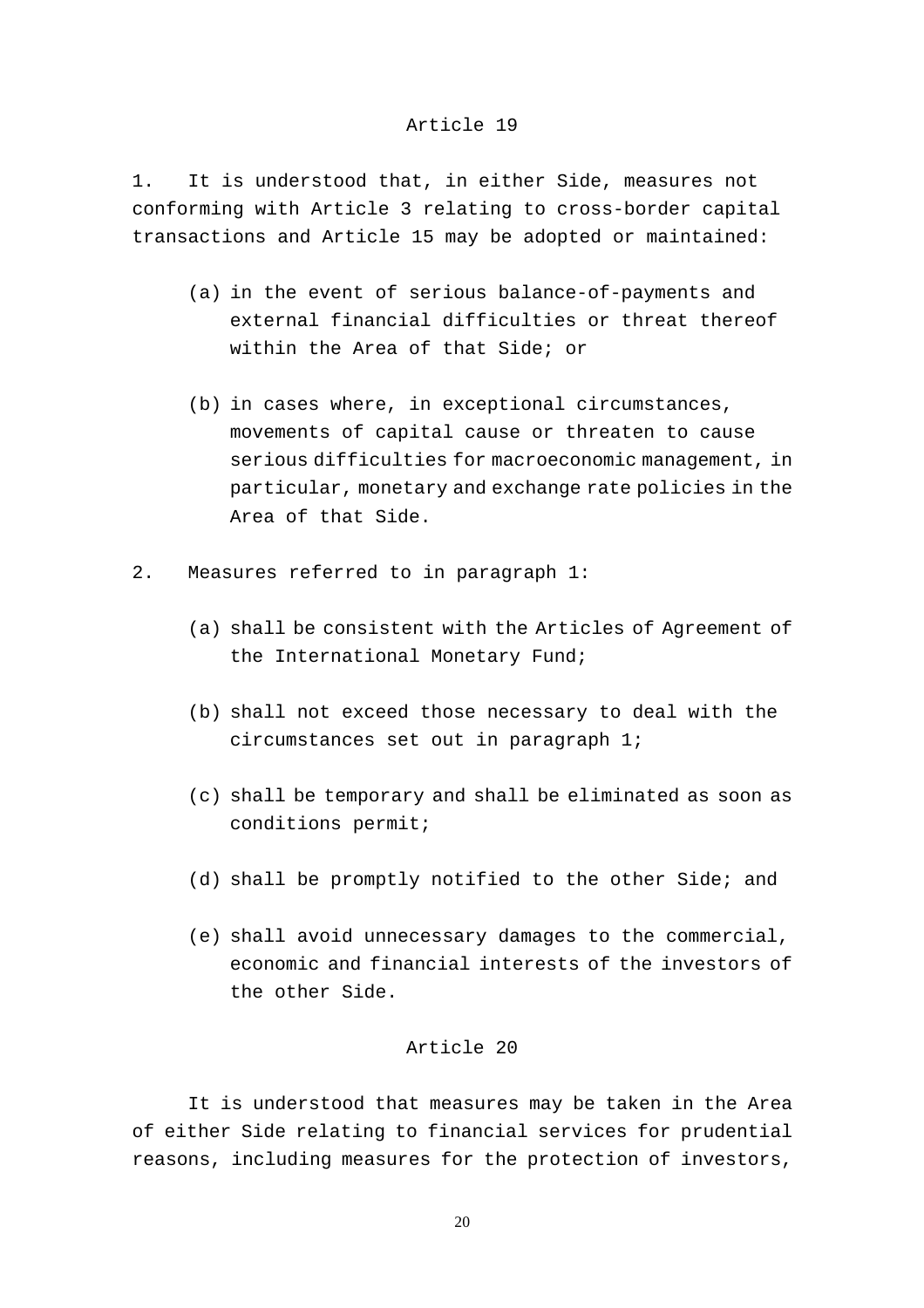depositors, policy holders or persons to whom a fiduciary duty is owed by an enterprise supplying financial services, or to ensure the integrity and stability of the financial system, provided that such measures are not used as a means of undermining the investment activities of an investor of the other Side.

#### Article 21

1. In the Area of either Side, intellectual property rights shall be protected adequately and effectively, and the intellectual property protection system shall be administered in an efficient and transparent manner. For this purpose, both Sides shall promptly consult with each other at the request of either Side, so that the factors which are recognized as having adverse effects to investments of investors may be removed.

2. It is understood that this Arrangement does not affect the exercise of rights or the implementation of obligations under multilateral agreements in respect of protection of intellectual property rights in force in the Area of either Side.

3. Notwithstanding Article 4, it is understood that the treatment accorded to investors of any other countries or regions and to their investments in the Area of either Side by virtue of multilateral agreements in respect of protection of intellectual property rights may not be extended to investors of the other Side and to their investments, when such multilateral agreements are not in force in the Area of the other Side.

#### Article 22

Nothing in this Arrangement covers taxation measures.

## Article 23

1. Both Sides shall establish a Joint Committee (hereinafter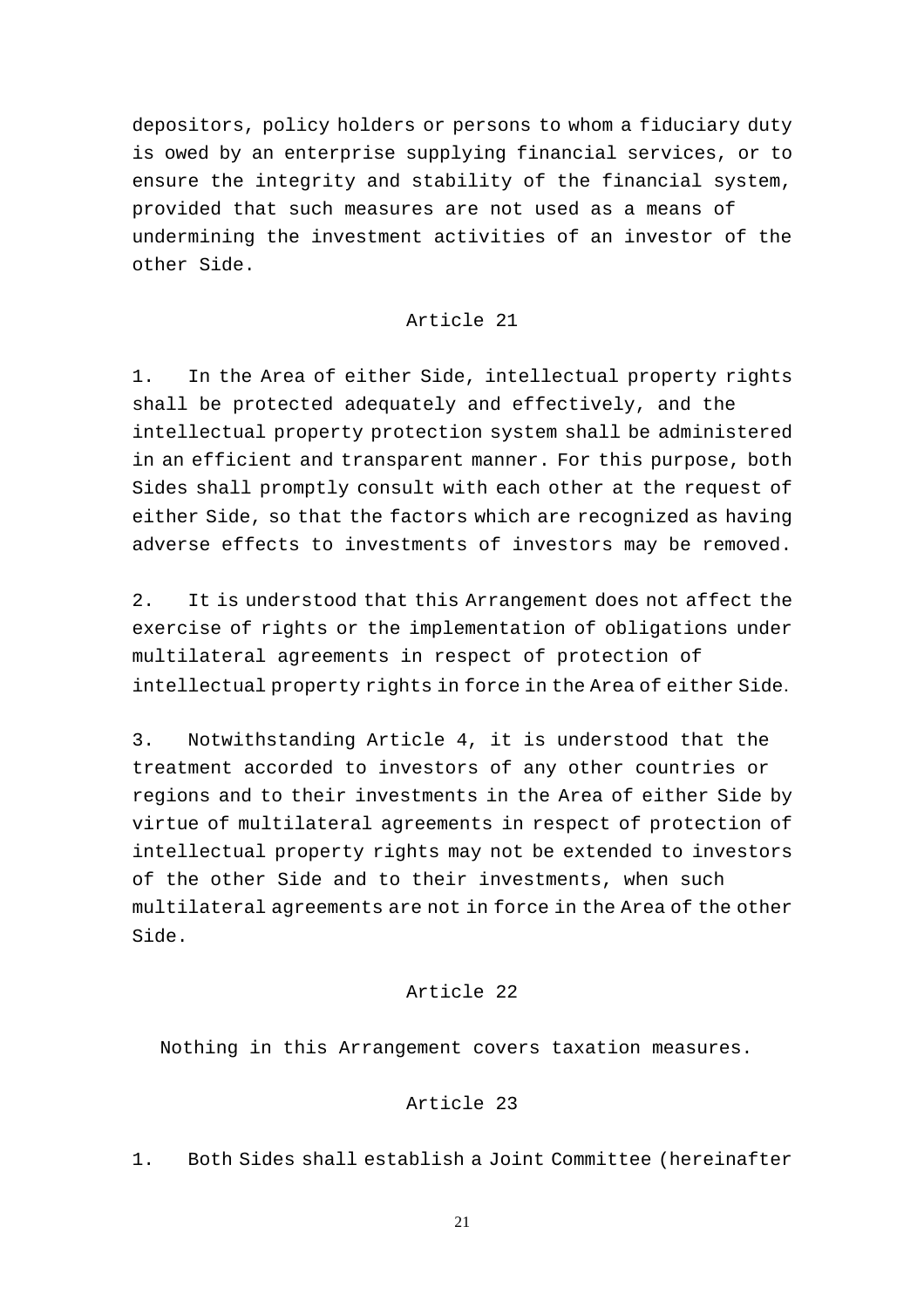referred to as "the Committee") with a view to accomplishing the objectives of this Arrangement. The functions of the Committee shall be:

- (a) to discuss the implementation and operation of this Arrangement;
- (b) to discuss the exceptional measures maintained, amended, modified or adopted in the Area of either Side as referred to in paragraph 1 of Article 8, for the purpose of contributing to the reduction or elimination of such exceptional measures;
- (c) to discuss the exceptional measures adopted or maintained in the Area of either Side as referred to in paragraph 2 of Article 8, for the purpose of encouraging favorable conditions for investors; and
- (d) to discuss any other investment-related matters concerning this Arrangement.

2. The Committee may, as necessary, make appropriate decisions or recommendations by consensus to both Sides for the more effective functioning or the attainment of the objectives of this Arrangement.

3. The Committee shall be composed of representatives of each Side. The Committee may, upon mutual consent of both Sides, invite representatives of relevant entities with the necessary expertise relevant to the issues to be discussed, and hold joint meetings with the business sector.

4. The Committee shall determine its own rules of procedure to carry out its functions.

5. The Committee may establish sub-committees and delegate specific tasks to such sub-committees.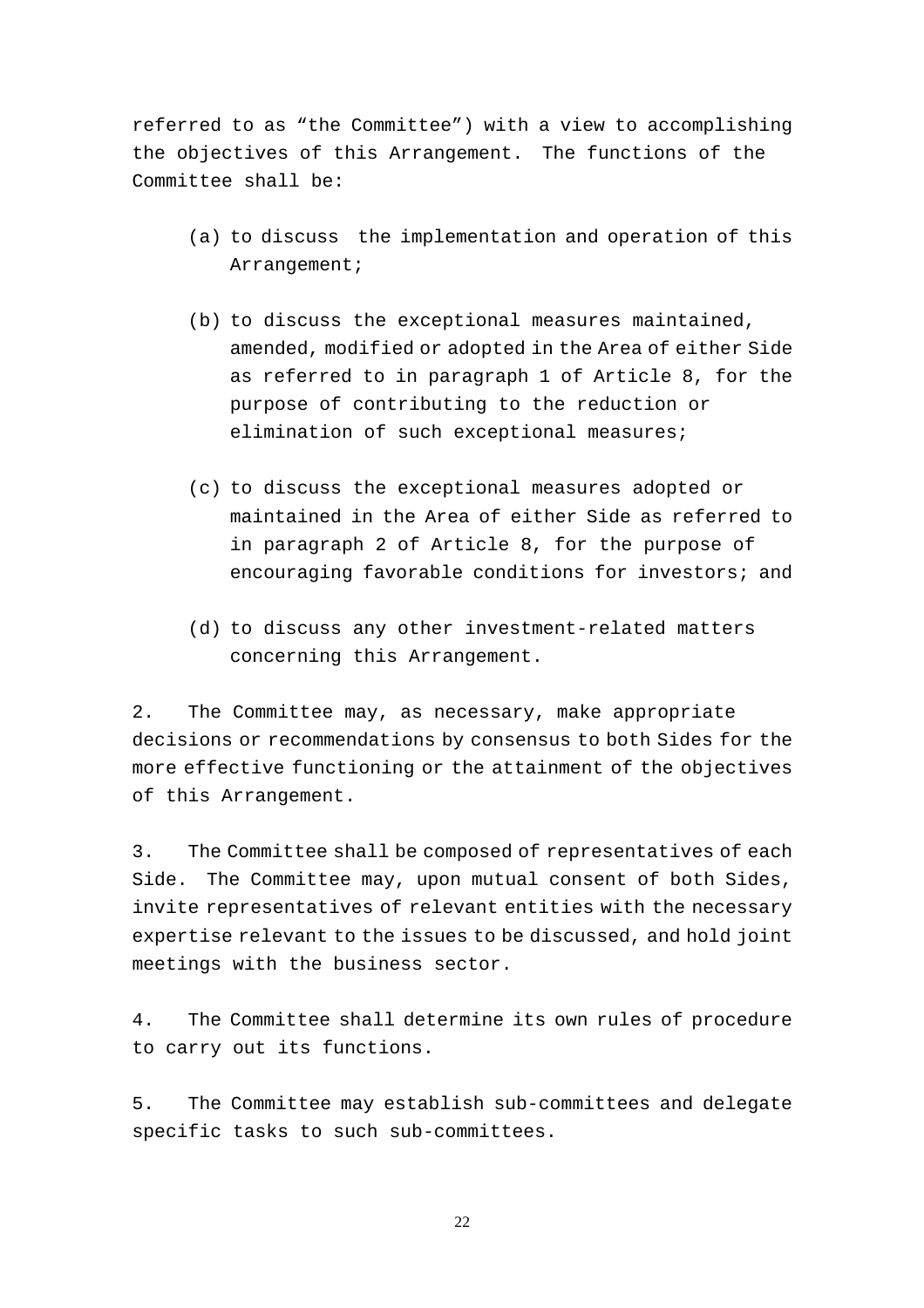6. The Committee and the sub-committees established pursuant to paragraph 5 shall meet upon the request of either Side.

#### Article 24

 Either Side recognizes that it is inappropriate to encourage investment by investors of the other Side and of any other countries or regions by relaxing the health, safety or environmental measures, or by lowering the labor standards.

# Article 25

1. It is understood that the benefits of this Arrangement may be denied by either Side to an investor of the other Side that is an enterprise of the other Side and to its investments, if the enterprise is owned or controlled by an investor of any other country or region and the authorities in the Area of the denying Side adopts or maintains measures with respect to the other country or region:

- (a)that prohibit transactions with the enterprise or that would be violated or circumvented if the benefits were accorded to the enterprise or to its investments; or
- (b)that prohibit or restrict investment in accordance with the existing laws and regulations in the Area of the denying Side.

2. It is understood that the benefits of this Arrangement may be denied by either Side to an investor of the other Side that is an enterprise of the other Side and to its investments, if that enterprise is owned or controlled by an investor of any other country or region and that enterprise has no substantial business activities in the Area of the other Side.

Note 1: For the purposes of this Article, unless otherwise stipulated in the existing laws and regulations referred to in sub-paragraph 1(b), an enterprise is: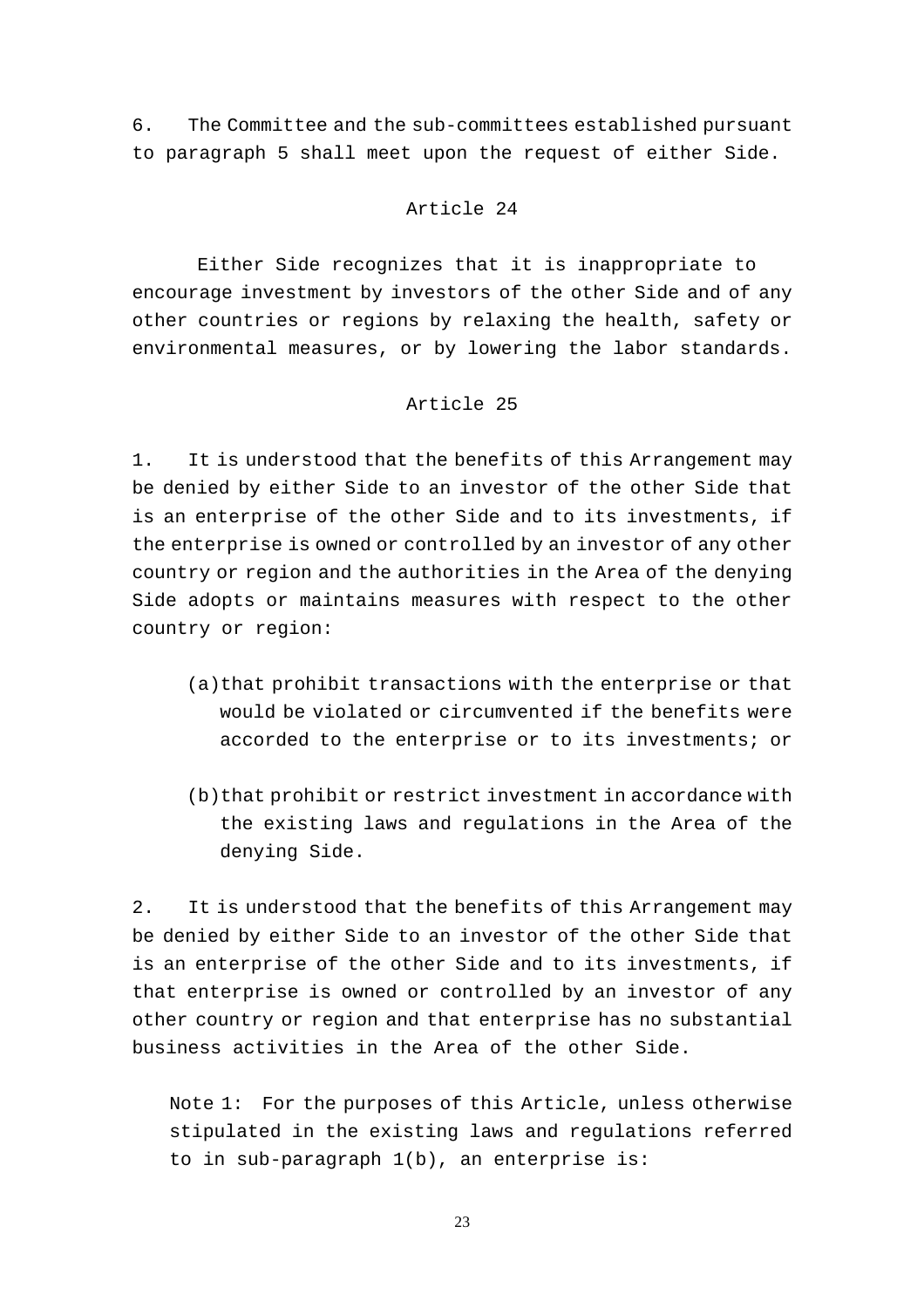- (a) "owned" by an investor if more than fifty (50) percent of the equity interest in it is owned by the investor; and
	- (b) "controlled" by an investor if the investor has the power to name a majority of its directors or otherwise to legally direct its actions.

Note 2: Either Side, when there arises a change in conditions for the denial of benefits as referred to in paragraphs 1 and 2, shall notify the other Side of the change in advance. In that event, both Sides shall consult with each other with a view to reviewing and amending, if necessary, this Article.

#### Article 26

1. This Arrangement shall enter into force on the date that both Sides inform each other that respective procedures have been completed. It shall remain in force for a period of ten years after its entry into force and shall continue in force unless terminated as provided in paragraph 6 of this Article.

2. This Arrangement also covers all investments of investors of either Side acquired in the Area of the other Side in accordance with the applicable laws and regulations in that Area prior to the entry into force of this Arrangement.

3. It is understood that claims arising out of events which occurred or had been settled prior to its entry into force shall be put outside the scope of this Arrangement.

4. The Annexes to this Arrangement shall form an integral part of this Arrangement.

5. Either Side may at any time request consultations with the other Side for the purpose of amending this Arrangement.